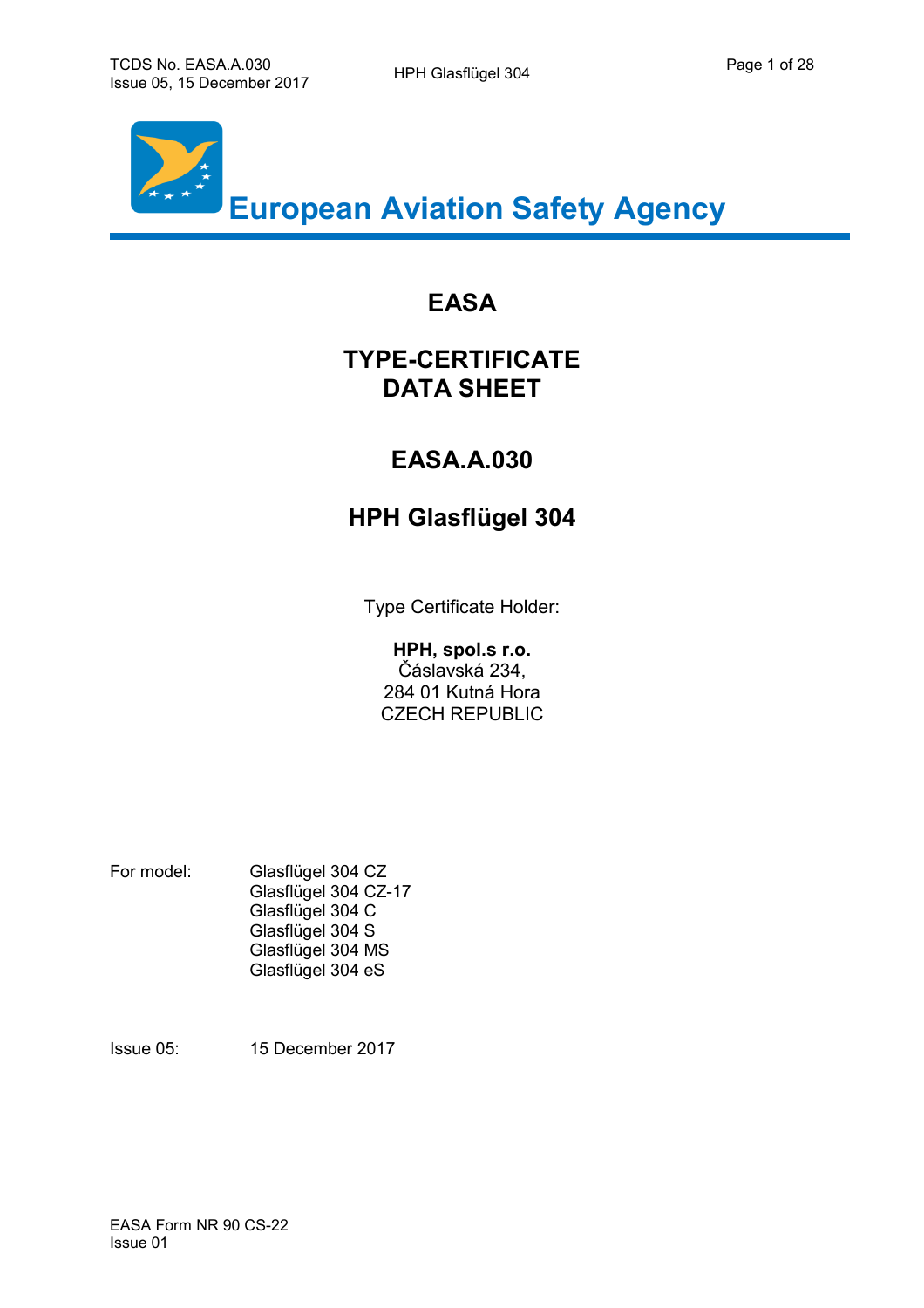# **CONTENT**

## **SECTION A: GLASFLÜGEL 304 CZ**

- A.I. General
- A.II. Certification Basis
- A.III. Technical Characteristics and Operational Limitations
- A.IV. Operating and Service Instructions
- A.V. Notes

## **SECTION B: GLASFLÜGEL 304 CZ-17**

- B.I. General
- B.II. Certification Basis
- B.III. Technical Characteristics and Operational Limitations
- B.IV. Operating and Service Instructions
- B.V. Notes

# **SECTION C: GLASFLÜGEL 304 C**

- C.I. General
- C.II. Certification Basis
- C.III. Technical Characteristics and Operational Limitations
- C.IV. Operating and Service Instructions
- C.V. Notes

## **SECTION D: GLASFLÜGEL 304 S**

- D.I. General
- D.II. Certification Basis
- D.III. Technical Characteristics and Operational Limitations
- D.IV. Operating and Service Instructions
- D.V. Notes

# **SECTION E: GLASFLÜGEL 304 MS**

- E.I. General
- E.II. Certification Basis
- E.III. Technical Characteristics and Operational Limitations
- E.IV. Operating and Service Instructions
- E.V. Notes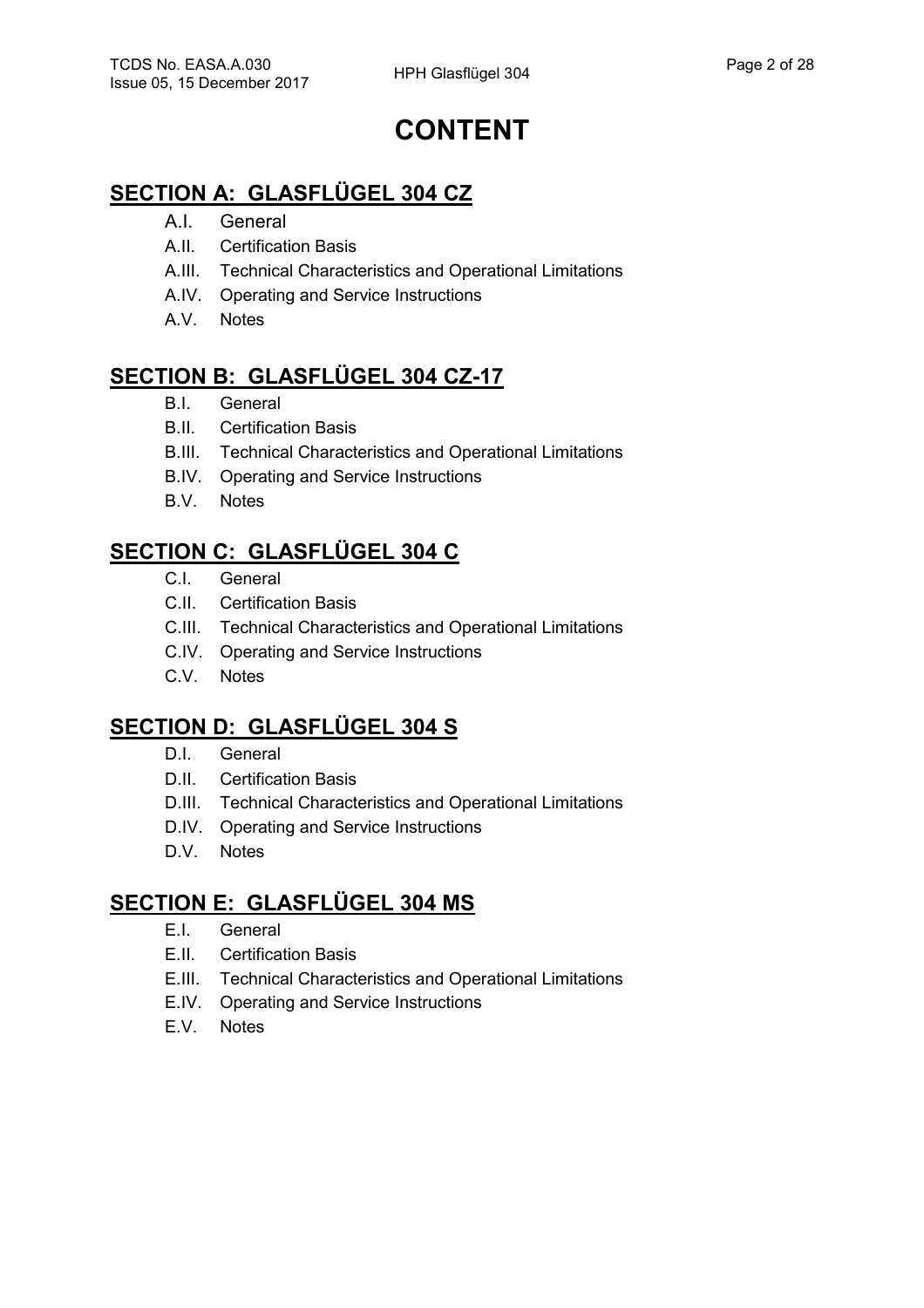# **SECTION F: GLASFLÜGEL 304 eS**

- F.I. General
- F.II. Certification Basis
- F.III. Technical Characteristics and Operational Limitations
- F.IV. Operating and Service Instructions
- F.V. Notes

## **ADMINISTRATIVE SECTION**

- I. Acronyms
- II. Type Certificate Holder Record
- III. Change Record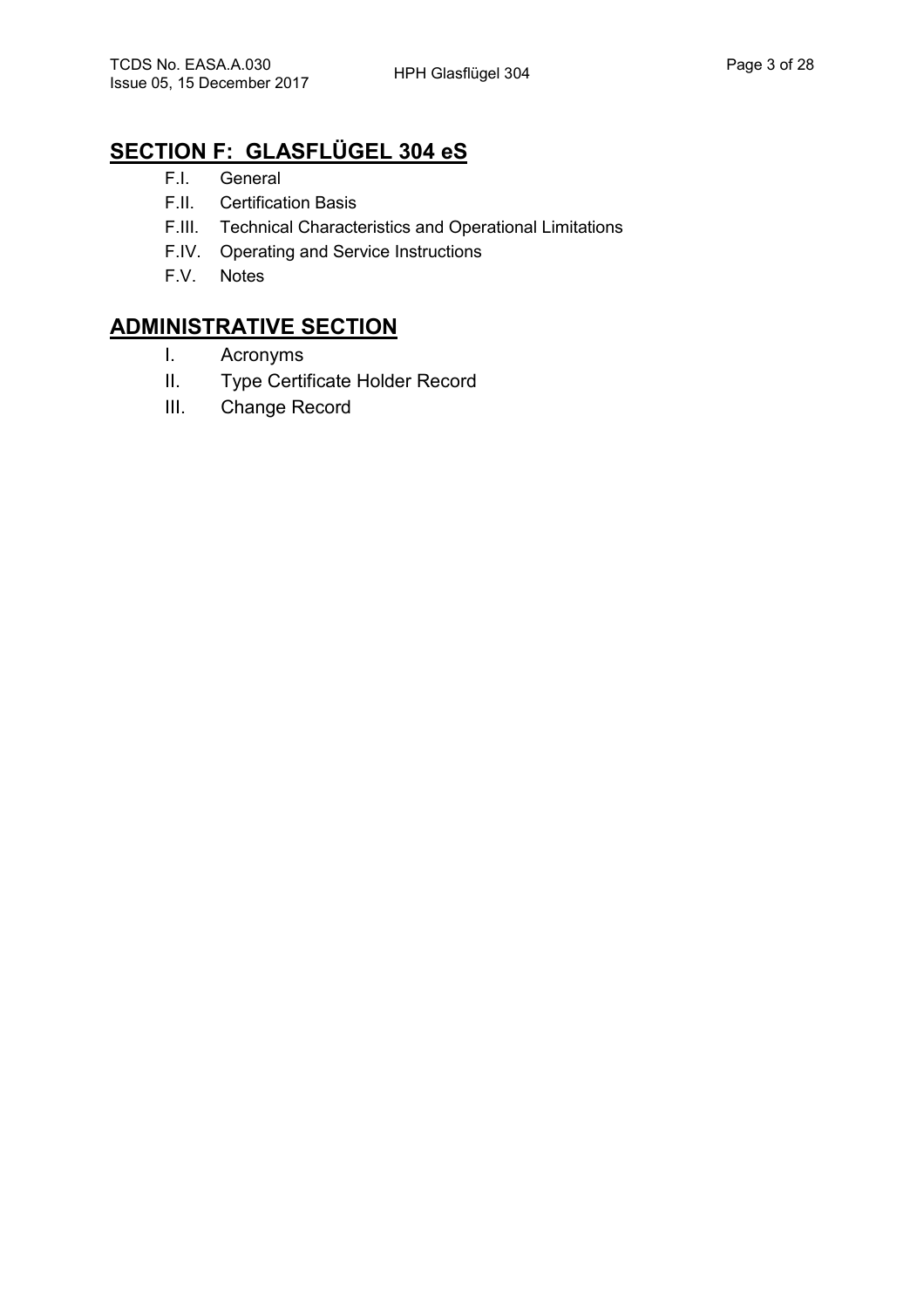# **SECTION A: Glasflügel 304 CZ**

#### **A.I. General**

|    | Data Sheet No.: EASA.A.030             | Issue: 03                                                                        | Date: 21 November 2016 |
|----|----------------------------------------|----------------------------------------------------------------------------------|------------------------|
| 1. | a) Type:<br>Model:<br>b)               | HPH Glasflügel 304<br>Glasflügel 304 CZ                                          |                        |
|    | 2. Airworthiness Category:             | Utility                                                                          |                        |
| 3  | Manufacturer:                          | HPH, spol.s r.o.<br>Čáslavská 234,<br>284 01 Kutná Hora<br><b>CZECH REPUBLIC</b> |                        |
| 4. | <b>Certification Application Date:</b> | March 20, 1996                                                                   |                        |

- 5. CAA CZ certification date: April 2, 1998
- 6. The EASA Type Certificate replaces the Czech Republic Certificate No. 98-03

#### **A.II. Certification Basis**

|    | 1. Reference Date for determining<br>the applicable requirements: | March 20, 1996                                                                                                                                                                                                                                                         |
|----|-------------------------------------------------------------------|------------------------------------------------------------------------------------------------------------------------------------------------------------------------------------------------------------------------------------------------------------------------|
|    | 2. Certification Basis:                                           | As defined by the CAA CZ letter 1941/720-<br>TI/96/Př dated. March 20, 1996                                                                                                                                                                                            |
|    | 3. Airworthiness Requirements:                                    | Airworthiness Requirements for Sailplanes and<br>powered Sailplanes (LFSM), Edition October<br>23, 1975                                                                                                                                                                |
|    | 4. Requirements elected to comply:                                | None                                                                                                                                                                                                                                                                   |
|    | 5. EASA Special Conditions:                                       | Directions for the stress analysis of<br>components for sailplanes constructed from<br>glass fiber reinforced plastic, Edition March<br>1965<br>- Subpart F and G of Joint Aviation<br>Requirements (JAR 22), change 5, October<br>28, 1995<br>- JAR 22.375 (change 5) |
| 6. | <b>EASA Exemptions:</b>                                           | None                                                                                                                                                                                                                                                                   |
|    | 7. EASA Equivalent Safety Findings:                               | None                                                                                                                                                                                                                                                                   |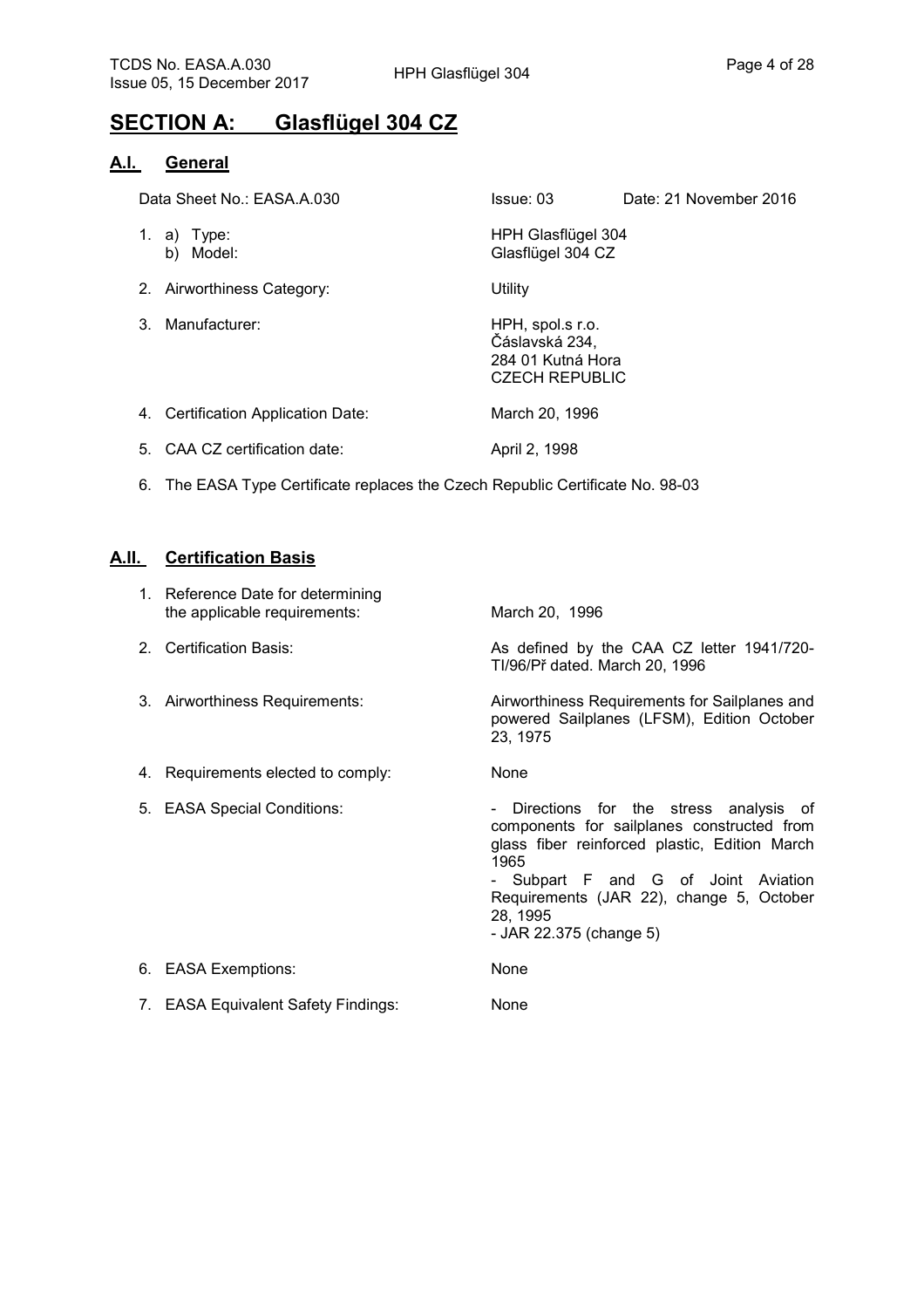#### **A.III. Technical Characteristics and Operational Limitations**

|    | 1. Type Design Definition:                                                                                                                                                                                                                                                                                                                                                                                                                            | - List of Drawings for Sailplane "Glasflügel 304<br>B"<br>-Amendment of List for "Glasflügel 304 CZ",<br>dated March 1998.                                                                                                                                                                                                |
|----|-------------------------------------------------------------------------------------------------------------------------------------------------------------------------------------------------------------------------------------------------------------------------------------------------------------------------------------------------------------------------------------------------------------------------------------------------------|---------------------------------------------------------------------------------------------------------------------------------------------------------------------------------------------------------------------------------------------------------------------------------------------------------------------------|
| 2. | Description:                                                                                                                                                                                                                                                                                                                                                                                                                                          | Single<br>mid-wing<br>cantilever<br>seat<br>sailplane fiber construction, 2-piece wing,<br>trailing edge airbrakes combined with flaps,<br>wing water ballast - polyethylene water ballast<br>tanks, retractable wheel, wheel-brake, tail<br>wheel, T-tail (fixed stabilizer with elevator, fin<br>and rudder), winglets. |
|    | 3. Equipment:                                                                                                                                                                                                                                                                                                                                                                                                                                         | Airspeed indicator up to 270 km/h<br>Altimeter<br>4-piece safety harness<br>Parachute or cushion (thickness approx. 10<br>cm when compressed)                                                                                                                                                                             |
| 4. | Dimensions:<br>Span<br>Length<br>Height<br><b>Wing Area</b><br>Aspect Ratio:                                                                                                                                                                                                                                                                                                                                                                          | 15.0 m<br>6.45 m<br>1.15 <sub>m</sub><br>$9.88 \text{ m}^2$<br>22,78                                                                                                                                                                                                                                                      |
| 5. | Launching Hooks:                                                                                                                                                                                                                                                                                                                                                                                                                                      | Nose tow hook "E72", LBA approved -<br>No.:60.230/1 or<br>Nose tow hook " E75", LBA approved -<br>No.:60.230/1or<br>Nose tow hook " E85", LBA approved -<br>No.:60.230/1<br>Safety C.G. tow hook "SH 72", LBA approved -<br>No.:60.230/3 or<br>Safety C.G. tow hook " Europa G 88", LBA<br>approved - No.:60.230/2.       |
|    | 6. Weak links:                                                                                                                                                                                                                                                                                                                                                                                                                                        | Ultimate strength:<br>for winch launching<br>max. 6500 N<br>for aerotow<br>max. 6500 N                                                                                                                                                                                                                                    |
|    | 7. Air Speeds:<br>Manoeuvering Speed VA<br>Never Exceed Speed V <sub>NE</sub> , flaps 0,-1,-2<br>up to 4000 m MSL<br>from 4000 to 5000 m MSL<br>from 5000 to 6000 m MSL<br>from 6000 to 7000 m MSL<br>from 7000 to 8000 m MSL<br>from 8000 to 9000 m MSL<br>from 9000 to 10000 m MSL<br>from 10000 to 12000 m MSL<br>Max. permitted $v_{FE}$ , flaps +1, +2<br>Rough Air Speed VRA<br>Max. Aerotow Speed V <sub>T</sub><br>Max. Winch-launch Speed Vw | 200 km/h IAS<br>250 km/h IAS<br>240 km/h IAS<br>226 km/h IAS<br>214 km/h IAS<br>202 km/h IAS<br>191 km/h IAS<br>179 km/h IAS<br>159 km/h IAS<br>200 km/h IAS<br>200 km/h IAS<br>150 km/h IAS<br>150 km/h IAS                                                                                                              |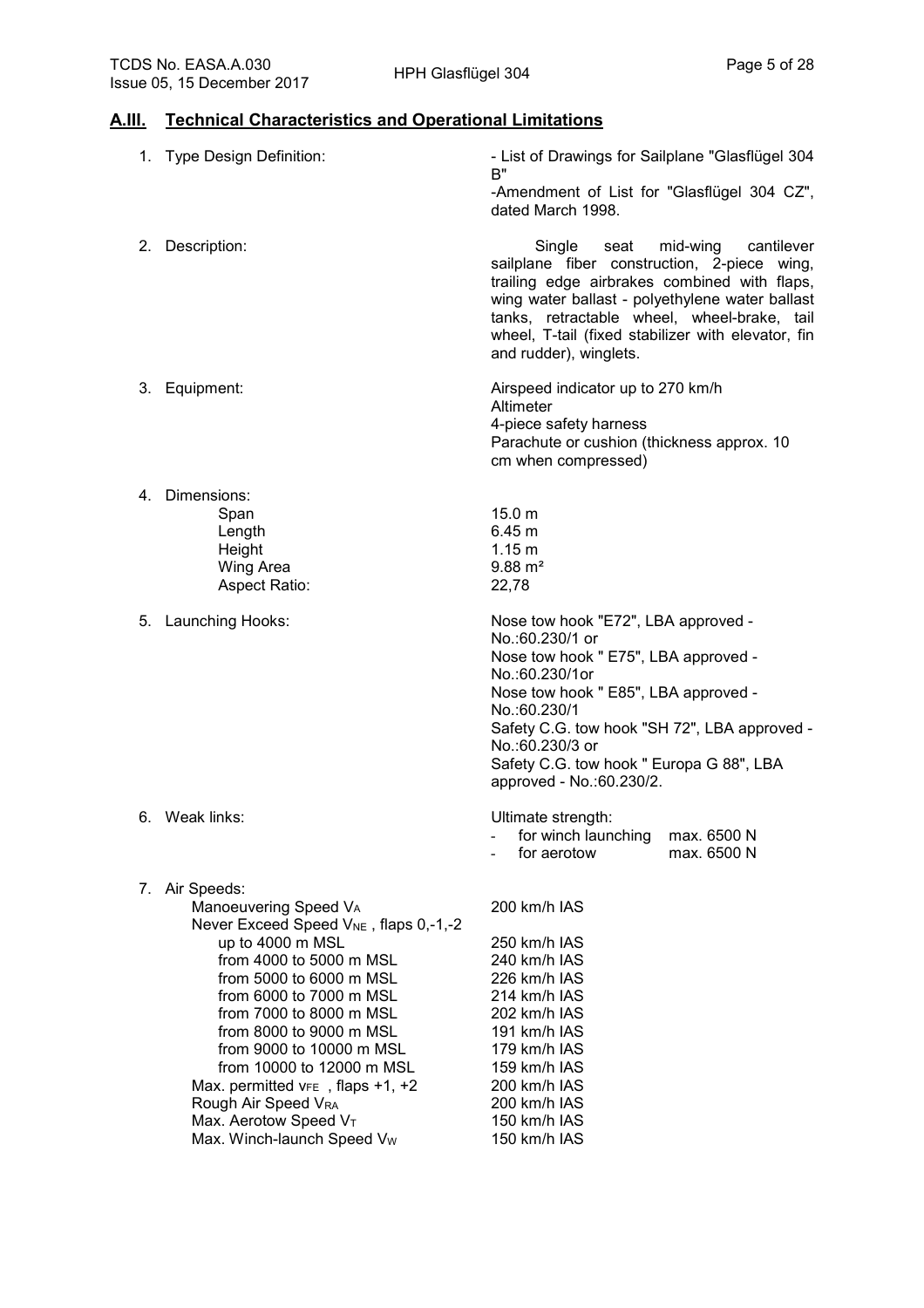| 8. Operational Capability:<br><b>VFR Day</b><br>9. Maximum Weights:<br>Maximum weight:<br>450 kg<br>Maximum weight of non-lifting parts:<br>240 kg<br>10. Centre of Gravity Range:<br>Max. forward c/g position aft of datum: 7.87 in<br>$(200 \, \text{mm})$<br>Max. rearward c/g position aft of datum: 14.17<br>in.(325 mm)<br>[MAC is 682 mm]<br>Wing leading edge $y = 425$ mm from the<br>11. Datum:<br>centreline<br>Wedge 100:5,2 on slope of rear top fuselage<br>12. Levelling Means:<br>to be horizontal<br>13. Minimum Flight Crew:<br>1 (Pilot)<br>14. Maximum Passenger Seating Capacity:<br>15. Lifetime limitations:<br>Refer to Maintenance Manual<br>16. Deflection angles of control surfaces:<br>Elevator:<br>$17^{\circ} \pm 2^{\circ}$<br>up and down<br>right and left:<br>Rudder:<br>$25^{\circ} \pm 2^{\circ}$<br>$23^\circ \pm 2^\circ$<br>Aileron:<br>up<br>$10^{\circ} \pm 2^{\circ}$<br>down<br>$08^\circ \pm 1.5^\circ$<br>Flap:<br>up<br>$12^{\circ} \pm 1.5^{\circ}$<br>down | TCDS No. EASA.A.030<br>Issue 05, 15 December 2017 | HPH Glasflügel 304 | Page 6 of 28 |
|--------------------------------------------------------------------------------------------------------------------------------------------------------------------------------------------------------------------------------------------------------------------------------------------------------------------------------------------------------------------------------------------------------------------------------------------------------------------------------------------------------------------------------------------------------------------------------------------------------------------------------------------------------------------------------------------------------------------------------------------------------------------------------------------------------------------------------------------------------------------------------------------------------------------------------------------------------------------------------------------------------------|---------------------------------------------------|--------------------|--------------|
|                                                                                                                                                                                                                                                                                                                                                                                                                                                                                                                                                                                                                                                                                                                                                                                                                                                                                                                                                                                                              |                                                   |                    |              |
|                                                                                                                                                                                                                                                                                                                                                                                                                                                                                                                                                                                                                                                                                                                                                                                                                                                                                                                                                                                                              |                                                   |                    |              |
|                                                                                                                                                                                                                                                                                                                                                                                                                                                                                                                                                                                                                                                                                                                                                                                                                                                                                                                                                                                                              |                                                   |                    |              |
|                                                                                                                                                                                                                                                                                                                                                                                                                                                                                                                                                                                                                                                                                                                                                                                                                                                                                                                                                                                                              |                                                   |                    |              |
|                                                                                                                                                                                                                                                                                                                                                                                                                                                                                                                                                                                                                                                                                                                                                                                                                                                                                                                                                                                                              |                                                   |                    |              |
|                                                                                                                                                                                                                                                                                                                                                                                                                                                                                                                                                                                                                                                                                                                                                                                                                                                                                                                                                                                                              |                                                   |                    |              |
|                                                                                                                                                                                                                                                                                                                                                                                                                                                                                                                                                                                                                                                                                                                                                                                                                                                                                                                                                                                                              |                                                   |                    |              |
|                                                                                                                                                                                                                                                                                                                                                                                                                                                                                                                                                                                                                                                                                                                                                                                                                                                                                                                                                                                                              |                                                   |                    |              |
|                                                                                                                                                                                                                                                                                                                                                                                                                                                                                                                                                                                                                                                                                                                                                                                                                                                                                                                                                                                                              |                                                   |                    |              |

## **A.IV. Operating and Service Instructions**

| Flight Manual (FM): | CAA CZ approved Flight Manual "Glasfügel 304 CZ", Issue of<br>January 1998                                                                                                                                                                               |
|---------------------|----------------------------------------------------------------------------------------------------------------------------------------------------------------------------------------------------------------------------------------------------------|
|                     | Maintenance Manual (AMM including Airworthiness Limitations): Service manual "Glasfügel 304<br>CZ" (Maintenance), Issue of January 1998                                                                                                                  |
|                     | Operation instruction for the TOST nose tow release mechanism:<br>"E72" and "E75", Issue of May 1975, LBA approved.<br>"E72" and "E75", Issue of March 1988, LBA approved - for<br>overhauled tow hook only.<br>"E85", Issue of March 1989, LBA approved |
|                     | Operation instruction for the TOST safety tow release mechanism:<br>"S72" and "SH72, Issue of May 1975, LBA approved.<br>"S72" and "SH72, Issue of July 1989, LBA approved -<br>for overhauled tow hook only.                                            |

Tost Manual for the launching hook "Europa G 88", Issue of February 1989, LBA approved.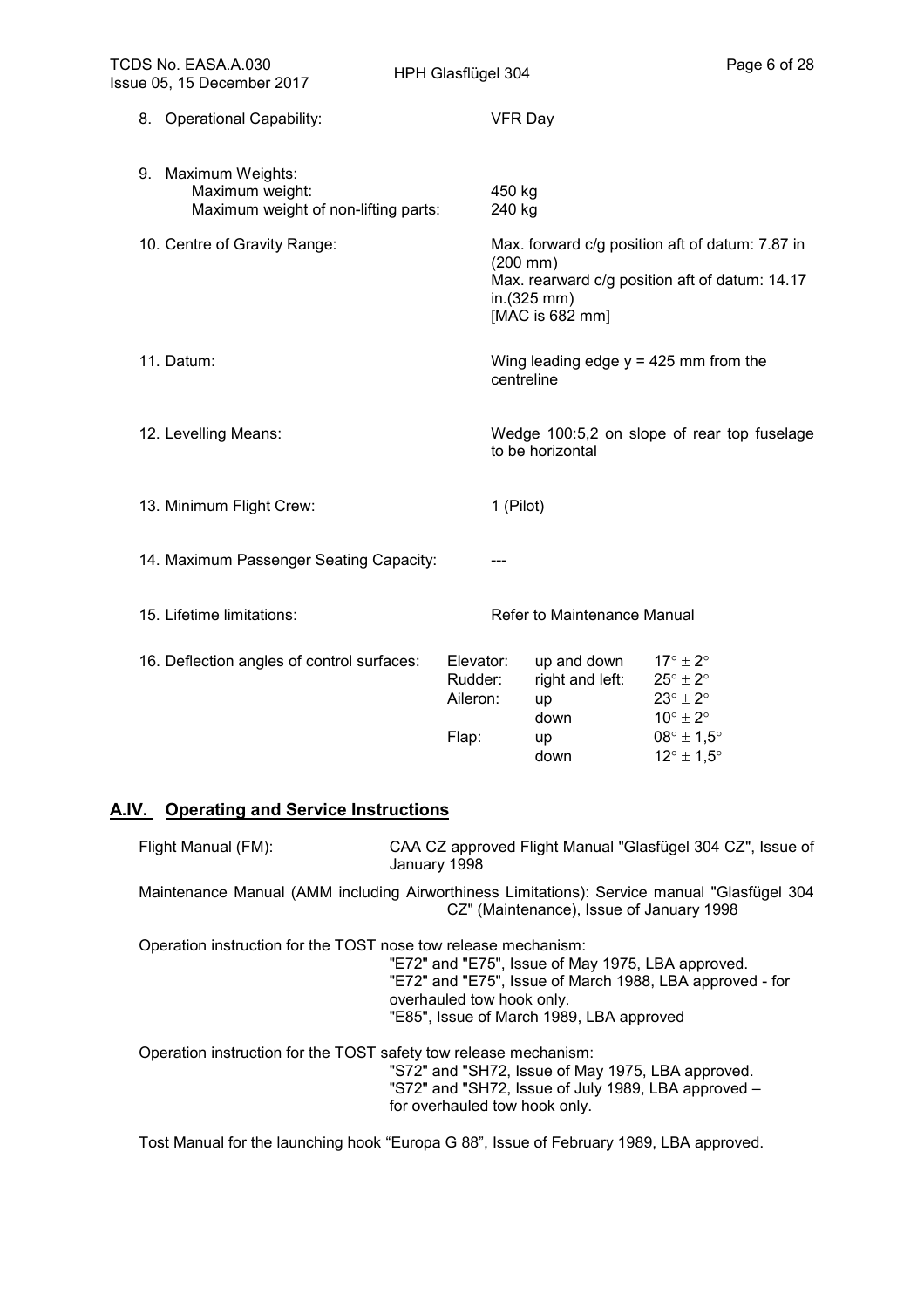#### **A.V. Notes**

- 1. Serial numbers affected.: 4,8,10 and all serial numbers formated XX-15
- 2. Type Certification in Czech Republic: Type Certified on April 2nd 1998 by validation of 7th Revision of Type Certificate No.: 318, approved by LBA on November 28th 1990, and by Additional Certification.
- 3. Only industrial production permitted.
- 4. All external portions exposed to sunlight must be painted white, except of the areas for the registration and anti-collision markings.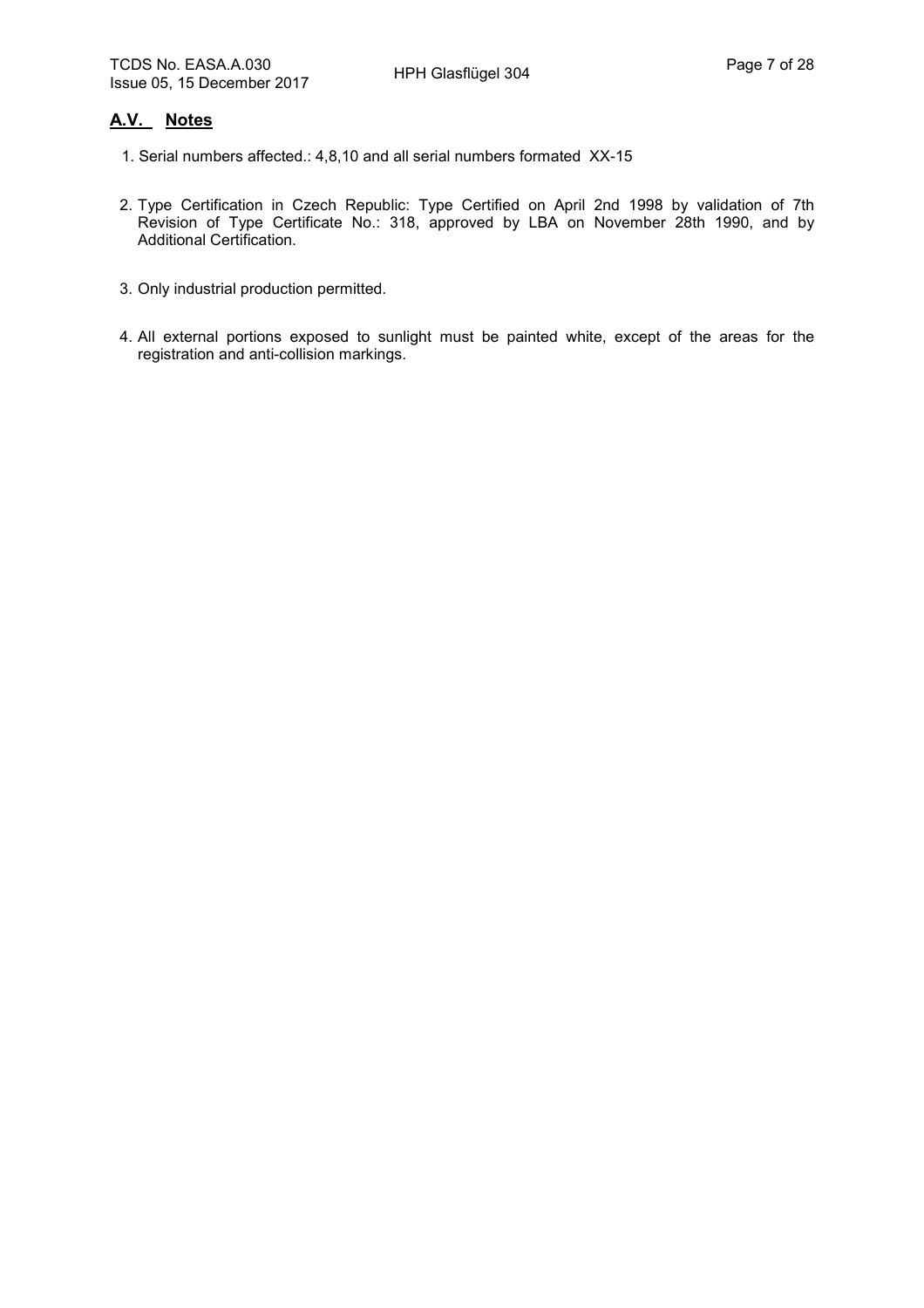## **SECTION B: Glasflügel 304 CZ-17**

#### **B.I. General**

| Data Sheet No.: EASA.A.030 |                          |                            | Issue: 03                                  | Date: 21 November 2016 |
|----------------------------|--------------------------|----------------------------|--------------------------------------------|------------------------|
|                            | 1. a) Type:<br>b) Model: |                            | HPH Glasflügel 304<br>Glasflügel 304 CZ-17 |                        |
|                            |                          | 2. Airworthiness Category: | Utility                                    |                        |

3. Manufacturer: HPH, spol.s r.o.

Čáslavská 234, 284 01 Kutná Hora CZECH REPUBLIC

- 4. Certification Application Date: October 9, 2000
- 5. CAA CZ Certification Date: Case Corrected: Corrected: Corrected: October 23, 2000
- 6. The EASA Type Certificate replaces Czech Republic Type Certificate No. 98-03

#### **B.II. Certification Basis**

| 1. Reference Date for determining<br>the applicable requirements: | March 20, 1996                                                                                                                                                                                                                                                           |
|-------------------------------------------------------------------|--------------------------------------------------------------------------------------------------------------------------------------------------------------------------------------------------------------------------------------------------------------------------|
| 2. Certification Basis:                                           | As defined by the CAA CZ letter 1941/720-<br>TI/96/Př dated. March 20, 1996                                                                                                                                                                                              |
| 3. Airworthiness Requirements:                                    | Airworthiness Requirements for Sailplanes and<br>powered Sailplanes (LFSM), Edition October<br>23, 1975                                                                                                                                                                  |
| 4. Requirements elected to comply:                                | None                                                                                                                                                                                                                                                                     |
| 5. EASA Special Conditions:                                       | - Directions for the stress analysis of<br>components for sailplanes constructed from<br>glass fiber reinforced plastic, Edition March<br>1965<br>- Subpart F and G of Joint Aviation<br>Requirements (JAR 22), change 5, October<br>28, 1995<br>- JAR 22.375 (change 5) |
| 6. EASA Exemptions:                                               | None                                                                                                                                                                                                                                                                     |
| 7. EASA Equivalent Safety Findings:                               | None                                                                                                                                                                                                                                                                     |

#### **B.III. Technical Characteristics and Operational Limitations**

| 1. Type Design Definition: | -List of Drawings for Sailplane " Glasfügel 304<br>R"            |
|----------------------------|------------------------------------------------------------------|
|                            | -Amendment of List for " Glasfügel 304 CZ",<br>dated March 1998. |
|                            | -Amendment of Drawings for Wing Extentions.                      |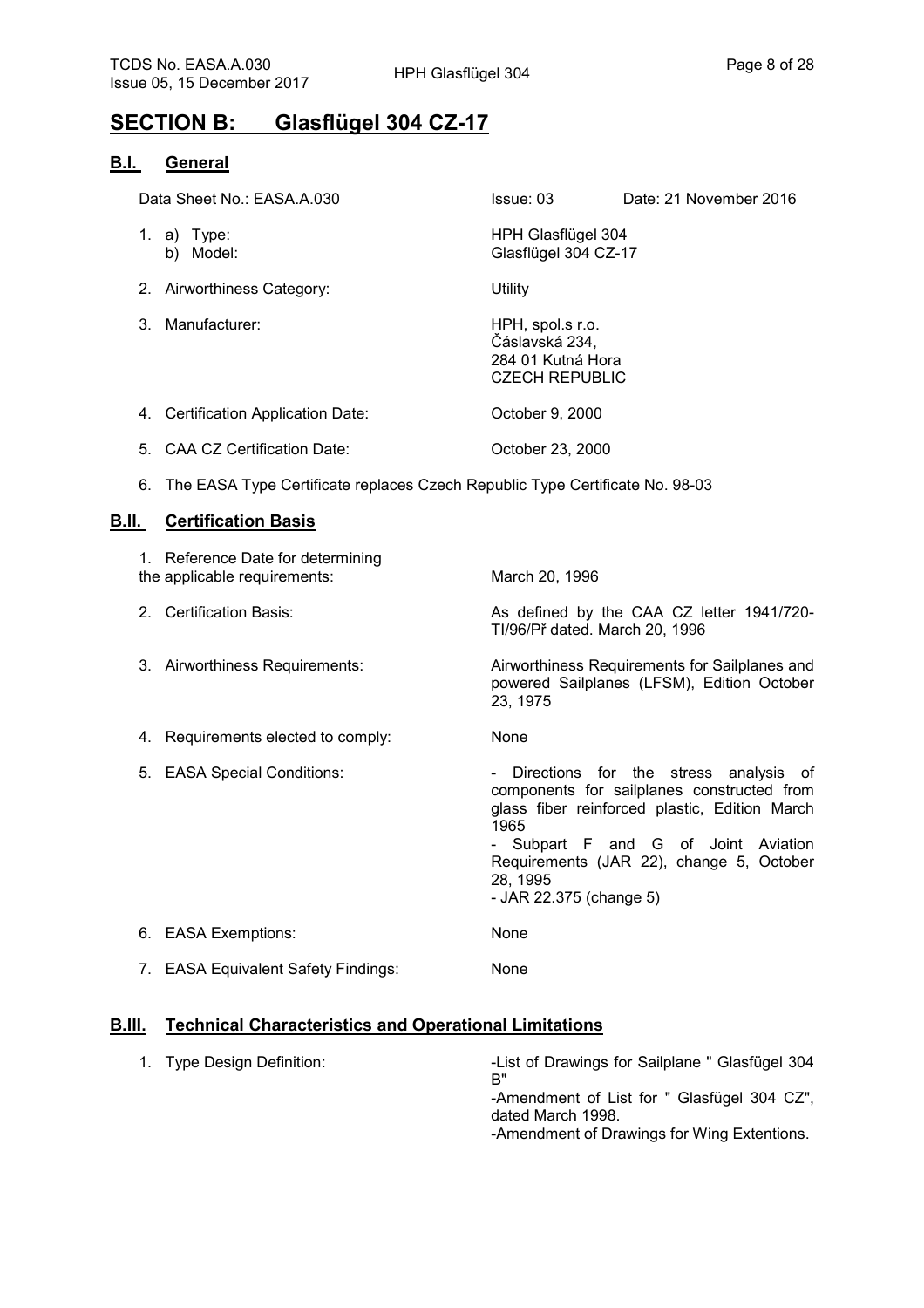|    | 2. Description:                                                                                                                                                                                                                                                                                                                                                                                                                                       | Single seat mid-wing cantilever sailplane fiber<br>construction, 2-piece wing,<br>trailing<br>edge<br>airbrakes combined with flaps, wing water<br>ballast - polyethylene water ballast tanks,<br>retractable wheel, wheel-brake, tail wheel, T-<br>tail (fixed stabilizer with elevator, fin and<br>rudder), interchangeable winglets and wing<br>extentions for wing span 17,43 m. |
|----|-------------------------------------------------------------------------------------------------------------------------------------------------------------------------------------------------------------------------------------------------------------------------------------------------------------------------------------------------------------------------------------------------------------------------------------------------------|--------------------------------------------------------------------------------------------------------------------------------------------------------------------------------------------------------------------------------------------------------------------------------------------------------------------------------------------------------------------------------------|
|    | 3. Equipment:                                                                                                                                                                                                                                                                                                                                                                                                                                         | Airspeed indicator up to 270 km/h<br>Altimeter<br>4-piece safety harness<br>Parachute or cushion (thickness approx. 10<br>cm when compressed)                                                                                                                                                                                                                                        |
| 4. | Dimensions:<br>Span<br>Length<br>Height<br>Wing Area<br>Aspect Ratio:                                                                                                                                                                                                                                                                                                                                                                                 | 15.0 <sub>m</sub><br>optionally<br>17,43 m<br>6.45 <sub>m</sub><br>1.15 m<br>$9.88 \text{ m}^2$<br>optionally<br>10,68 $m2$<br>22,78<br>28,44<br>or                                                                                                                                                                                                                                  |
|    | 5. Launching Hooks:                                                                                                                                                                                                                                                                                                                                                                                                                                   | Nose tow hook "E72", LBA approved -<br>No.:60.230/1 or<br>Nose tow hook " E75", LBA approved -<br>No.:60.230/1or<br>Nose tow hook " E85", LBA approved -<br>No.:60.230/1<br>Safety C.G. tow hook "SH 72", LBA approved -<br>No.:60.230/3 or<br>Safety C.G. tow hook " Europa G 88", LBA<br>approved - No.:60.230/2.                                                                  |
|    | 6. Weak links:                                                                                                                                                                                                                                                                                                                                                                                                                                        | Ultimate strength for winch launching and<br>aerotow max. 6500 N                                                                                                                                                                                                                                                                                                                     |
|    | 7. Air Speeds:<br>Manoeuvering Speed VA<br>Never Exceed Speed V <sub>NE</sub> , flaps 0,-1,-2<br>up to 4000 m MSL<br>from 4000 to 5000 m MSL<br>from 5000 to 6000 m MSL<br>from 6000 to 7000 m MSL<br>from 7000 to 8000 m MSL<br>from 8000 to 9000 m MSL<br>from 9000 to 10000 m MSL<br>from 10000 to 12000 m MSL<br>Max. permitted $v_{FE}$ , flaps +1, +2<br>Rough Air Speed VRA<br>Max. Aerotow Speed VT<br>Max. Winch-launch Speed V <sub>w</sub> | 180 km/h IAS<br>250 km/h IAS<br>240 km/h IAS<br>226 km/h IAS<br>214 km/h IAS<br>202 km/h IAS<br>191 km/h IAS<br>179 km/h IAS<br>159 km/h IAS<br>180 km/h IAS<br>180 km/h IAS<br>150 km/h IAS<br>150 km/h IAS                                                                                                                                                                         |
| 8. | <b>Operational Capability:</b>                                                                                                                                                                                                                                                                                                                                                                                                                        | <b>VFR Day</b>                                                                                                                                                                                                                                                                                                                                                                       |
| 9. | Maximum Weights:<br>Maximum weight<br>Maximum weight of non lifting parts                                                                                                                                                                                                                                                                                                                                                                             | 450 kg<br>240 kg                                                                                                                                                                                                                                                                                                                                                                     |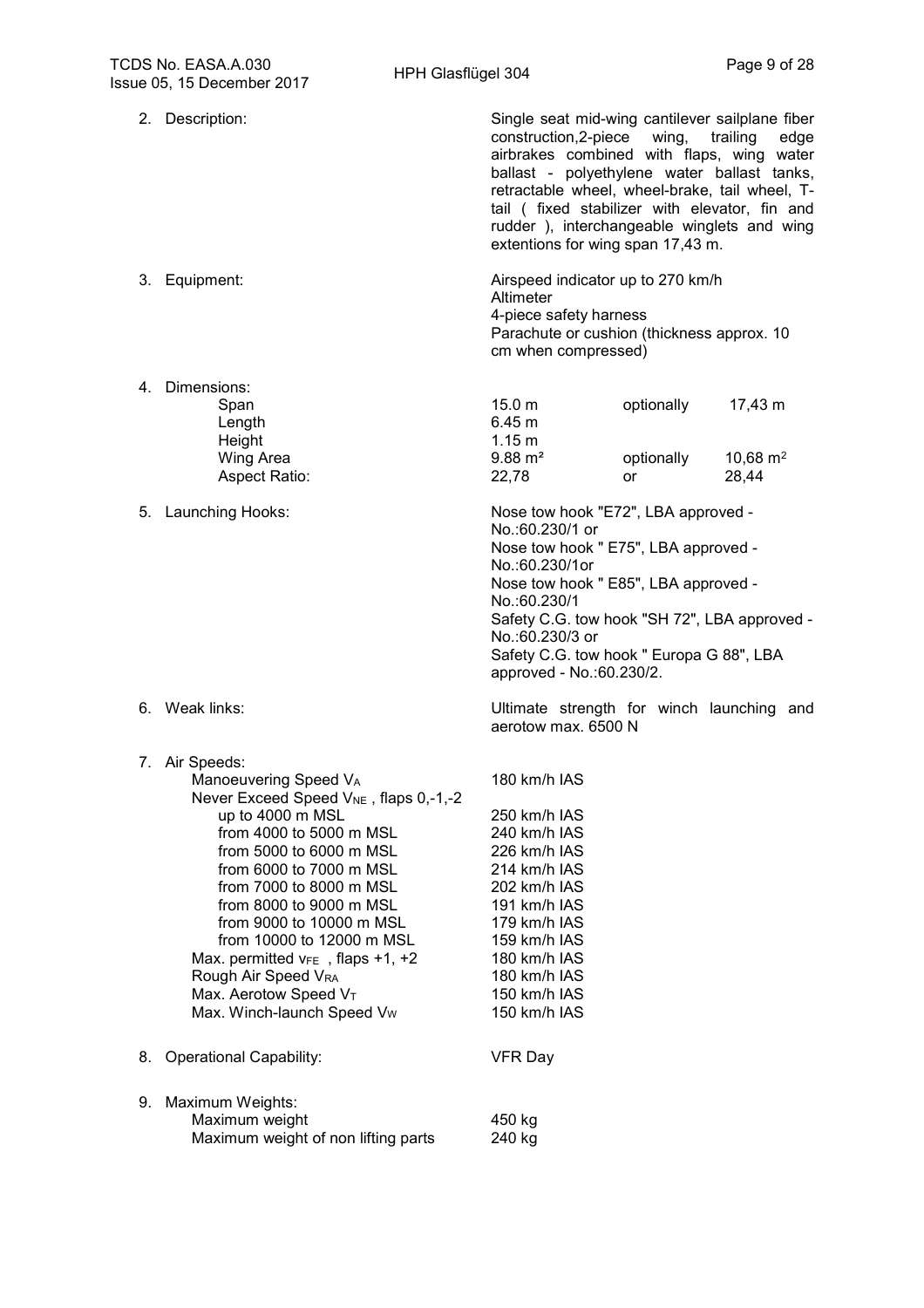| TCDS No. EASA.A.030<br>Issue 05, 15 December 2017                  |  | HPH Glasflügel 304                        |                                                                                          | Page 10 of 28                                                                                                                                                                    |
|--------------------------------------------------------------------|--|-------------------------------------------|------------------------------------------------------------------------------------------|----------------------------------------------------------------------------------------------------------------------------------------------------------------------------------|
| 10. Centre of Gravity Range:                                       |  |                                           | Max. forward c/g position aft of datum:<br>200 mm<br>318 mm<br>[MAC is 682 mm or 625 mm] | Max. rearward c/g position aft of datum:                                                                                                                                         |
| 11. Datum:                                                         |  |                                           | centreline                                                                               | Wing leading edge $y = 425$ mm from the                                                                                                                                          |
| 12. Levelling Means:                                               |  |                                           | to be horizontal                                                                         | Wedge 100:5,2 on slope of rear top fuselage                                                                                                                                      |
| 13. Minimum Flight Crew:                                           |  |                                           | 1 (Pilot)                                                                                |                                                                                                                                                                                  |
| 14. Maximum Passenger Seating Capacity:                            |  |                                           |                                                                                          |                                                                                                                                                                                  |
| 15. Lifetime limitations:                                          |  |                                           | Refer to Maintenance Manual                                                              |                                                                                                                                                                                  |
| 16. Deflection angles of control surfaces:                         |  | Elevator:<br>Rudder:<br>Aileron:<br>Flap: | up and down<br>right and left:<br>up<br>down<br>up<br>down                               | $17^{\circ} \pm 2^{\circ}$<br>$25^{\circ} \pm 2^{\circ}$<br>$23^{\circ} \pm 2^{\circ}$<br>$10^{\circ} \pm 2^{\circ}$<br>$08^\circ \pm 1.5^\circ$<br>$12^{\circ} \pm 1.5^{\circ}$ |
| <b>B.IV.</b> Operating and Service Instructions                    |  |                                           |                                                                                          |                                                                                                                                                                                  |
| Flight Manual (FM):                                                |  | Issue of March 2000                       |                                                                                          | CAA CZ approved Flight Manual "Glasfügel 304 CZ-17",                                                                                                                             |
| Maintenance Manual (AMM)<br>(Including Airworthiness Limitations): |  | of March 2000                             |                                                                                          | Service manual "Glasfügel 304 CZ-17" (Maintenance), Issue                                                                                                                        |
| Operation instruction for the TOST nose tow release mechanism:     |  |                                           | "E72" and "E75", Issue of May 1975, LBA approved.                                        |                                                                                                                                                                                  |

 "E72" and "E75", Issue of March 1988, LBA approved - for overhauled tow hook only. "E85", Issue of March 1989, LBA approved

Operation instruction for the TOST safety tow release mechanism:

 "S72" and "SH72, Issue of May 1975, LBA approved. "S72" and "SH72, Issue of July 1989, LBA approved – for overhauled tow hook only.

Tost Manual for the launching hook "Europa G 88", Issue of February 1989, LBA approved.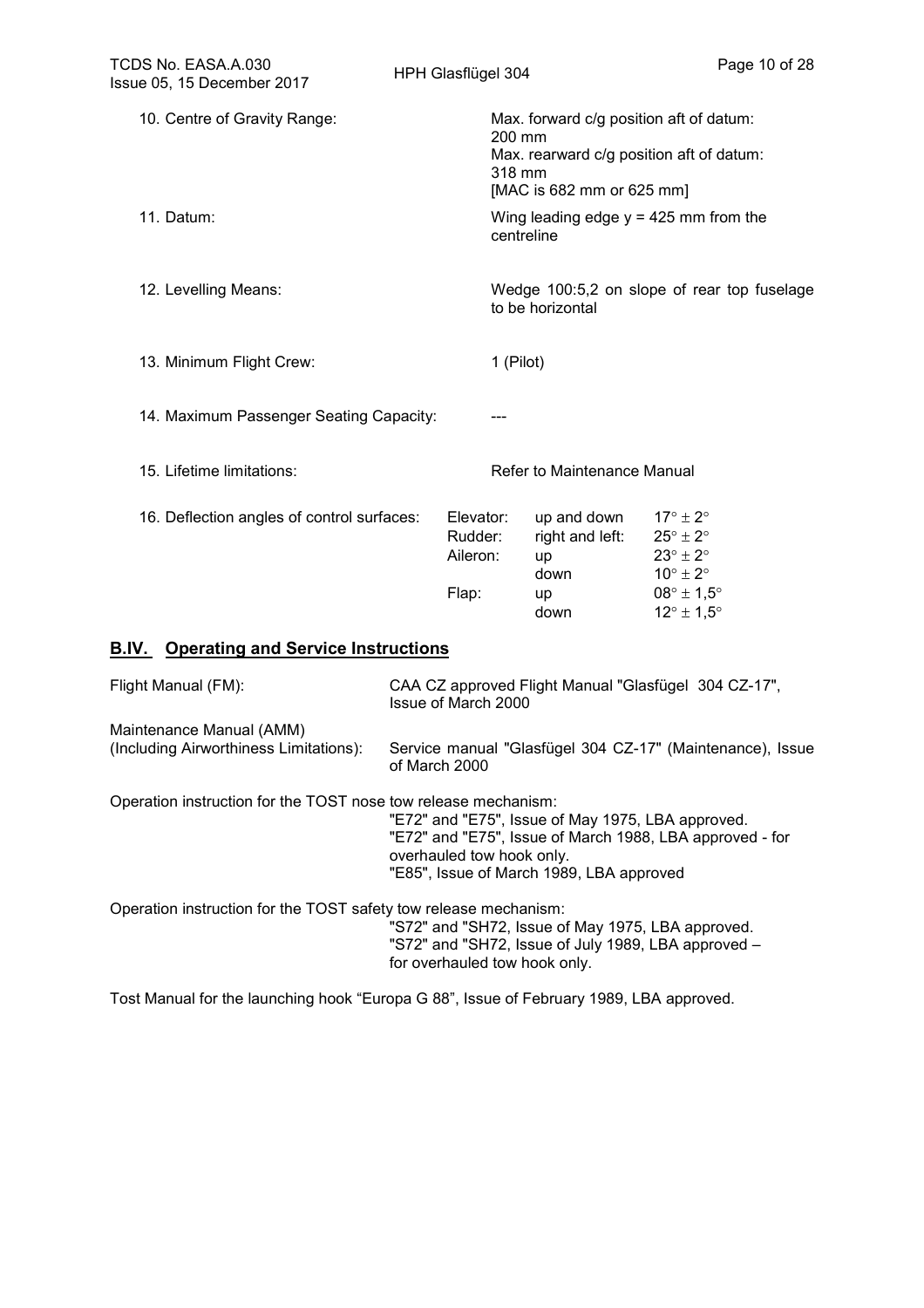#### **B.V. Notes**

- 1. Serial numbers affected 1,2,3,5,6,7,9,11,12,14,15,16,17 and all serial numbers formated XX-17
- 2. Sailplane has been approved in compliance with Subpart B of Joint Aviation Requirements (JAR 22), change 5, October 28th 1995 for 17.43 m configuration
- 3. Only industrial production permitted.
- 4. All external portions exposed to sunlight must be painted white, except of the areas for the registration and anti-collision markings.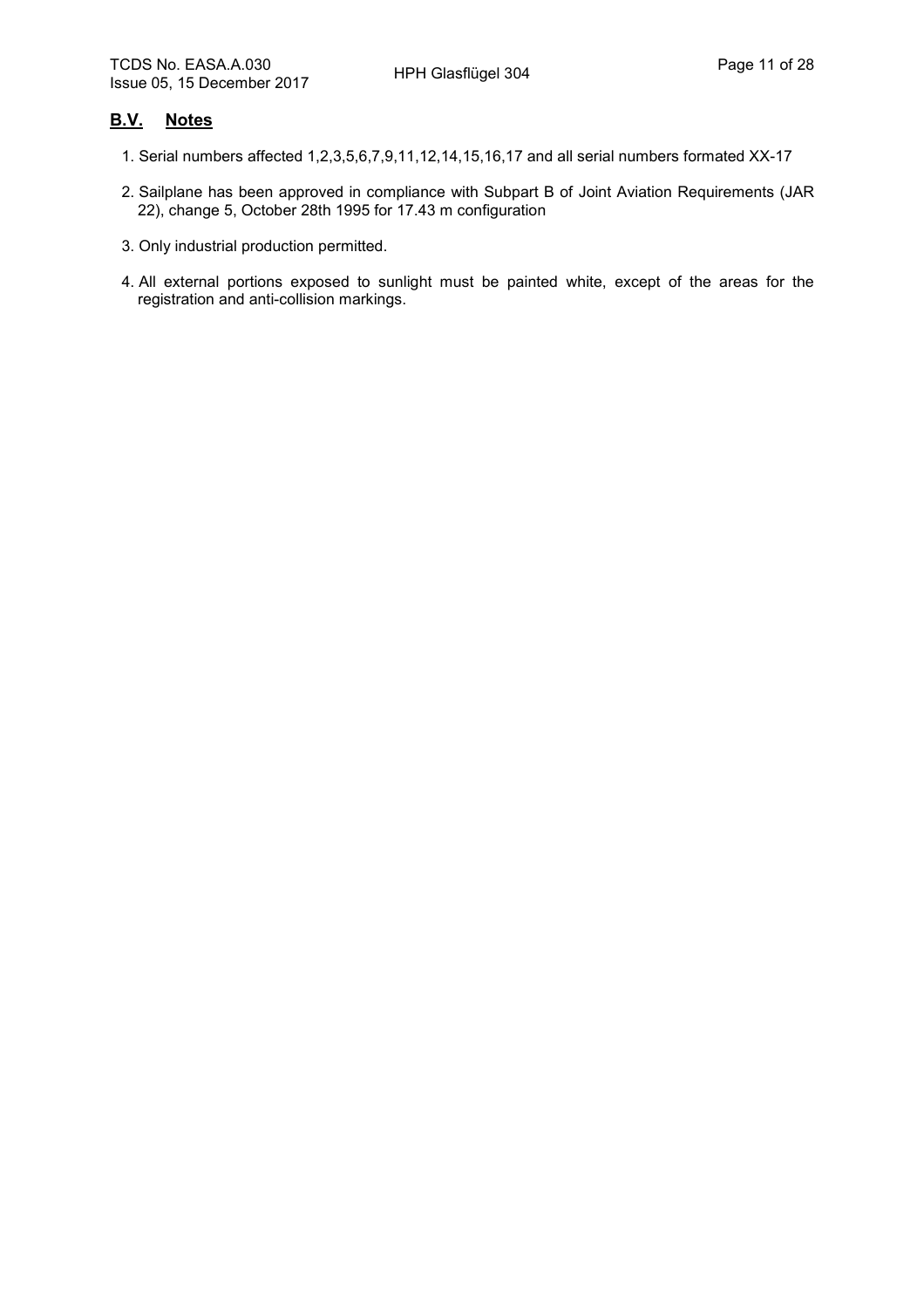# **SECTION C: Glasflügel 304 C**

#### **C.I. General**

| Data Sheet No.: EASA.A.030                   | Issue: 03<br>Date: 21 November 2016                                              |
|----------------------------------------------|----------------------------------------------------------------------------------|
| 1. a) Type:<br>Variant:<br>b)                | Glasflügel 304 CZ<br>Glasflügel 304 C                                            |
| 2. Airworthiness Category:                   | Utility                                                                          |
| Manufacturer:<br>3                           | HPH, spol.s r.o.<br>Čáslavská 234,<br>284 01 Kutná Hora<br><b>CZECH REPUBLIC</b> |
| <b>Certification Application Date:</b><br>4. | November 15, 2000                                                                |

5. CAA CZ Certification Date: July 25, 2001

6. The EASA Type Certificate replaces Czech Republic Type Certificate No. 98-03

#### **C.II. Certification Basis**

| 1. Reference Date for determining<br>the applicable requirements: | March 20, 1996                                                                                                                                                                                                                                                           |
|-------------------------------------------------------------------|--------------------------------------------------------------------------------------------------------------------------------------------------------------------------------------------------------------------------------------------------------------------------|
| 2. Certification Basis:                                           | As defined by the CAA CZ letter 15511/4081-<br>TI/00/Sh dated 1. March 2000                                                                                                                                                                                              |
| 3. Airworthiness Requirements:                                    | Airworthiness Requirements for Sailplanes and<br>powered Sailplanes (LFSM), Edition October<br>23, 1975                                                                                                                                                                  |
| 4. Requirements elected to comply:                                | None                                                                                                                                                                                                                                                                     |
| 5. EASA Special Conditions:                                       | - Directions for the stress analysis of<br>components for sailplanes constructed from<br>glass fiber reinforced plastic, Edition March<br>1965<br>- Subpart F and G of Joint Aviation<br>Requirements (JAR 22), change 5, October<br>28, 1995<br>- JAR 22.375 (change 5) |
| 6. EASA Exemptions:                                               | None                                                                                                                                                                                                                                                                     |
| 7. EASA Equivalent Safety Findings:                               | None                                                                                                                                                                                                                                                                     |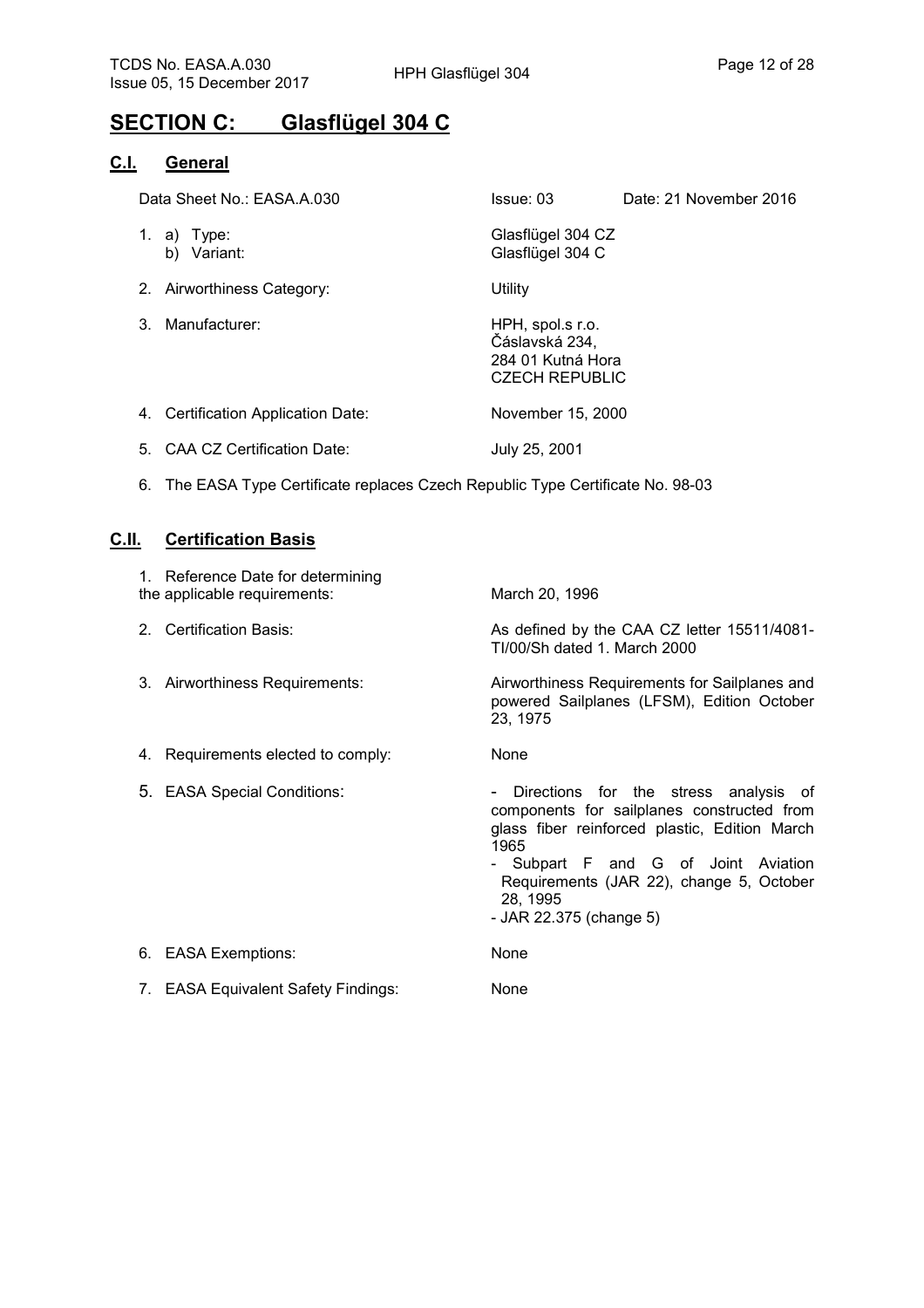#### **C.III. Technical Characteristics and Operational Limitations**

| 1. Type Design Definition:                                                                                                                                                                                                                                                                                                                                                                     | -List of Drawings for Sailplane " Glasfügel 304<br>B"<br>-Amendment of List for " Glasfügel 304 CZ",<br>dated March 1998.<br>-Amendment of List for "Glasfügel 304 C"                                                                                                                                               |
|------------------------------------------------------------------------------------------------------------------------------------------------------------------------------------------------------------------------------------------------------------------------------------------------------------------------------------------------------------------------------------------------|---------------------------------------------------------------------------------------------------------------------------------------------------------------------------------------------------------------------------------------------------------------------------------------------------------------------|
| Description:<br>2.                                                                                                                                                                                                                                                                                                                                                                             | Single<br>seat<br>mid-wing<br>cantilever<br>sailplane fiber construction, 2-piece wing, S-H<br>airbrakes, wing water ballast - polyethylene<br>water ballast tanks, retractable wheel, wheel-<br>brake, tail wheel, T-tail ( fixed stabilizer with<br>elevator, fin and rudder ), interchangeable<br>winglets.      |
| Equipment:<br>3.                                                                                                                                                                                                                                                                                                                                                                               | Airspeed indicator up to 270 km/h<br>Altimeter<br>4-piece safety harness<br>Parachute or cushion (thickness approx. 10<br>cm when compressed)                                                                                                                                                                       |
| 4. Dimensions:<br>Span<br>Length<br>Height<br>Wing Area<br>Aspect Ratio:                                                                                                                                                                                                                                                                                                                       | 15.0 m<br>6.45 m<br>1.15 m<br>$9.88 \text{ m}^2$<br>22,78                                                                                                                                                                                                                                                           |
| Launching Hooks:<br>5.                                                                                                                                                                                                                                                                                                                                                                         | Nose tow hook "E72", LBA approved -<br>No.:60.230/1 or<br>Nose tow hook " E75", LBA approved -<br>No.:60.230/1or<br>Nose tow hook " E85", LBA approved -<br>No.:60.230/1<br>Safety C.G. tow hook "SH 72", LBA approved -<br>No.:60.230/3 or<br>Safety C.G. tow hook " Europa G 88", LBA<br>approved - No.:60.230/2. |
| Weak links:<br>6.                                                                                                                                                                                                                                                                                                                                                                              | Ultimate strength for winch launching<br>and aerotow max, 6500 N                                                                                                                                                                                                                                                    |
| 7. Air Speeds:<br>Manoeuvering Speed VA,<br>Never Exceed Speed V <sub>NE</sub> ,<br>up to 4000 m MSL<br>from 4000 to 5000 m MSL<br>from 5000 to 6000 m MSL<br>from 6000 to 7000 m MSL<br>from 7000 to 8000 m MSL<br>from 8000 to 9000 m MSL<br>from 9000 to 10000 m MSL<br>from 10000 to 12000 m MSL<br>Rough Air Speed VRA<br>Max. Aerotow Speed VT<br>Max. Winch-launch Speed V <sub>w</sub> | 200 km/h IAS<br>250 km/h IAS<br>240 km/h IAS<br>226 km/h IAS<br>214 km/h IAS<br>202 km/h IAS<br>191 km/h IAS<br>179 km/h IAS<br>159 km/h IAS<br>200 km/h IAS<br>150 km/h IAS<br>150 km/h IAS                                                                                                                        |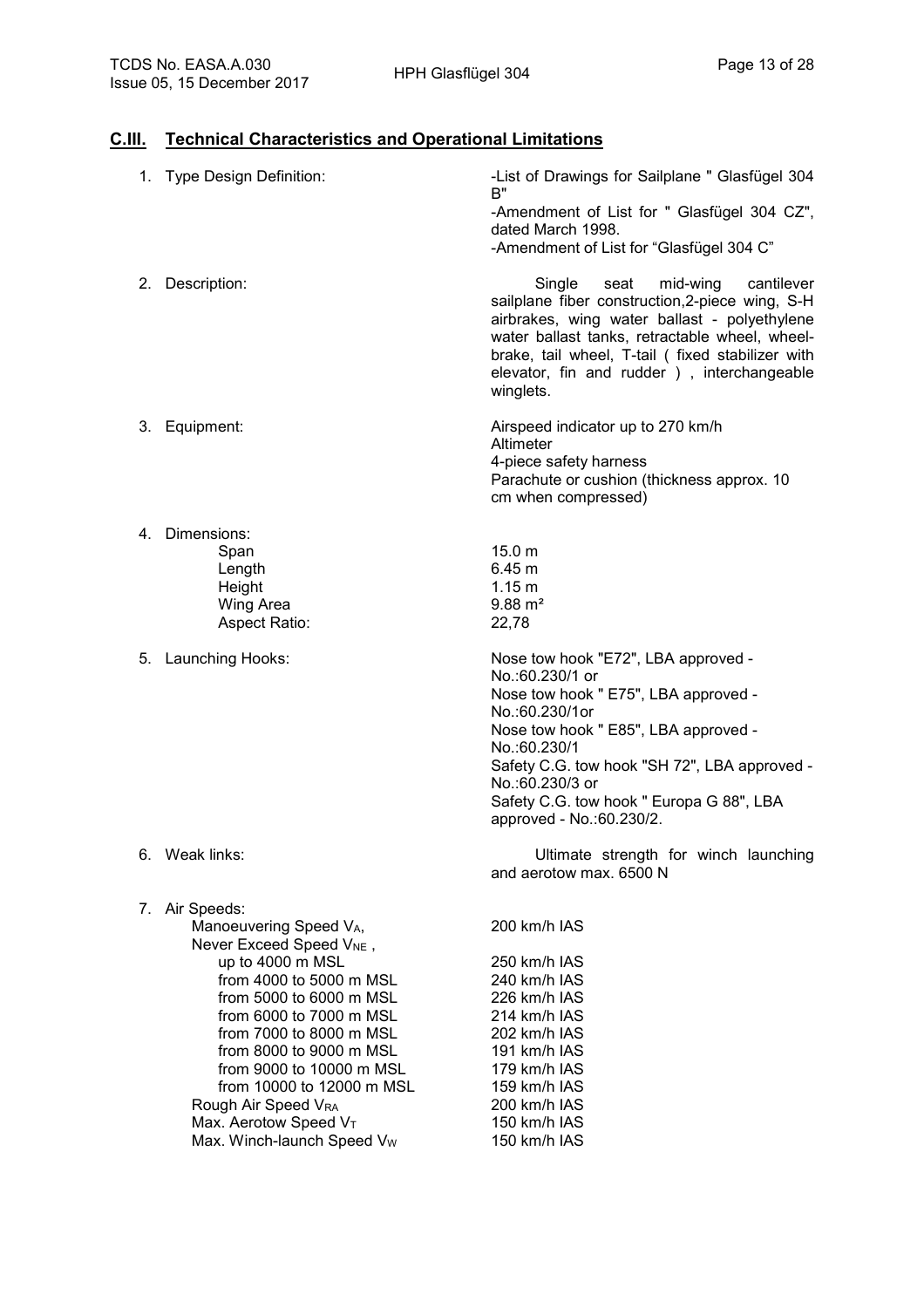| TCDS No. EASA.A.030<br>Issue 05, 15 December 2017                            | HPH Glasflügel 304               |                                              | Page 14 of 28                                                                                                |
|------------------------------------------------------------------------------|----------------------------------|----------------------------------------------|--------------------------------------------------------------------------------------------------------------|
| 8. Operational Capability:                                                   |                                  | <b>VFR Day</b>                               |                                                                                                              |
| 9. Maximum Weights:<br>Maximum weight<br>Maximum weight of non lifting parts | 450 kg<br>240 kg                 |                                              |                                                                                                              |
| 10. Centre of Gravity Range:                                                 | mm                               | [MAC is 682 mm]                              | Max. forward c/g position aft of datum: 200mm<br>Max. rearward c/g position aft of datum: 325                |
| 11. Datum:                                                                   |                                  | centreline                                   | Wing leading edge $y = 425$ mm from the                                                                      |
| 12. Levelling Means:                                                         |                                  | to be horizontal                             | Wedge 100:5,2 on slope of rear top fuselage                                                                  |
| 13. Minimum Flight Crew:                                                     |                                  | 1 (Pilot)                                    |                                                                                                              |
| 14. Maximum Passenger Seating Capacity:                                      |                                  |                                              |                                                                                                              |
| 15. Lifetime limitations:                                                    |                                  | Refer to Maintenance Manual                  |                                                                                                              |
| 16. Deflection angles of control surfaces:                                   | Elevator:<br>Rudder:<br>Aileron: | up and down<br>right and left:<br>up<br>down | $17^\circ \pm 2^\circ$<br>$25^{\circ} \pm 2^{\circ}$<br>$23^\circ \pm 2^\circ$<br>$10^{\circ} \pm 2^{\circ}$ |

#### **C.IV. Operating and Service Instructions**

Flight Manual (FM): CAA CZ approved Flight Manual "Glasfügel 304 C", Issue of April 2001

 Maintenance Manual (AMM) (Including Airworthiness Limitations): Service manual "Glasfügel 304 C" (Maintenance), Issue of April 2001

Operation instruction for the TOST nose tow release mechanism:

 "E72" and "E75", Issue of May 1975, LBA approved. "E72" and "E75", Issue of March 1988, LBA approved - for overhauled tow hook only. "E85", Issue of March 1989, LBA approved

Operation instruction for the TOST safety tow release mechanism:

 "S72" and "SH72, Issue of May 1975, LBA approved. "S72" and "SH72, Issue of July 1989, LBA approved – for overhauled tow hook only.

Tost Manual for the launching hook "Europa G 88", Issue of February 1989, LBA approved.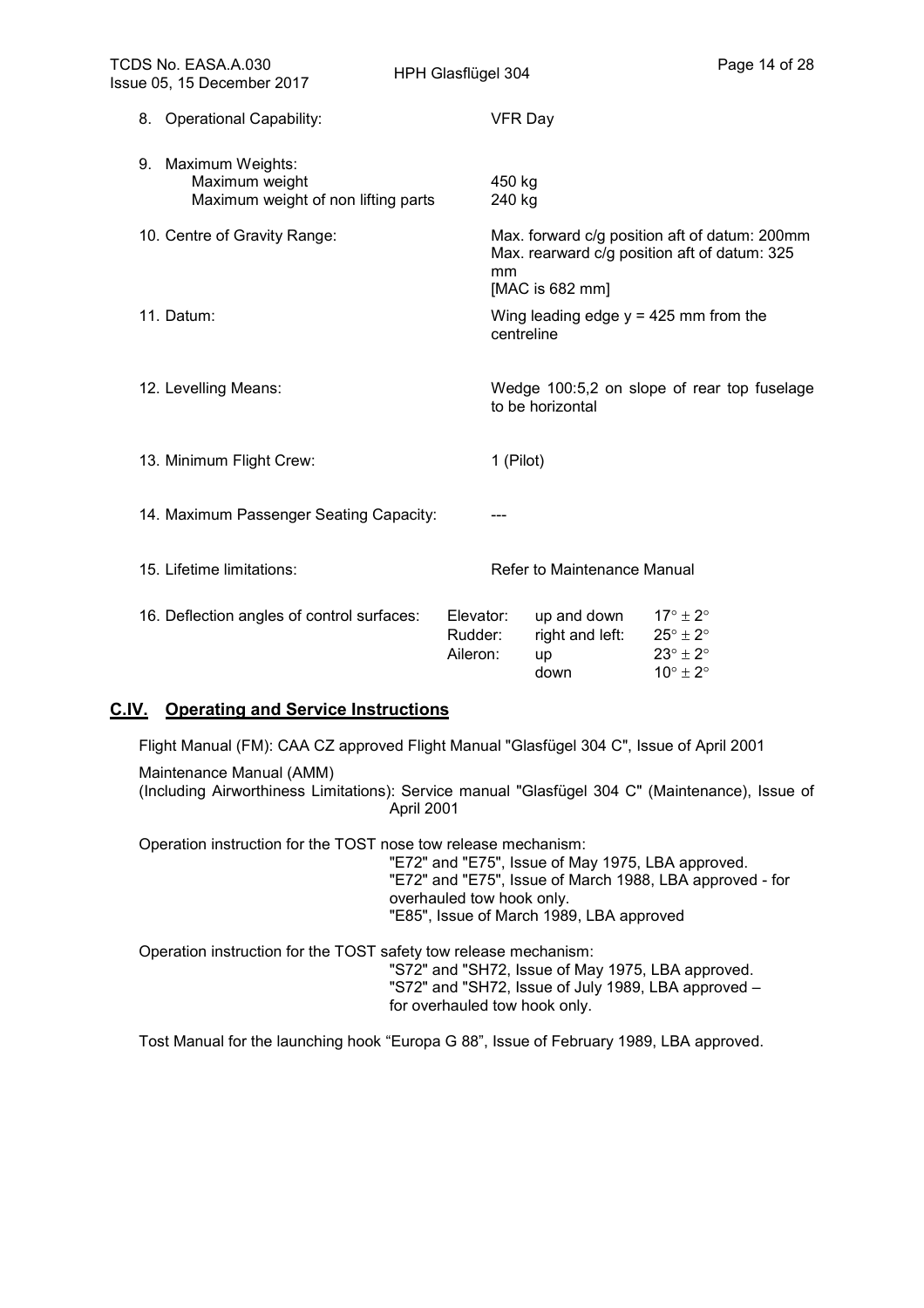#### **C.V. Notes**

- 1. Serial numbers affected are formated XX-C.
- 2. Sailplane has been approved in compliance with Subpart B of Joint Aviation Requirements (JAR 22), change 5, October 28th 1995 .
- 3. Only industrial production permitted.
- 4. All external portions exposed to sunlight must be painted white, except of the areas for the registration and anti-collision markings.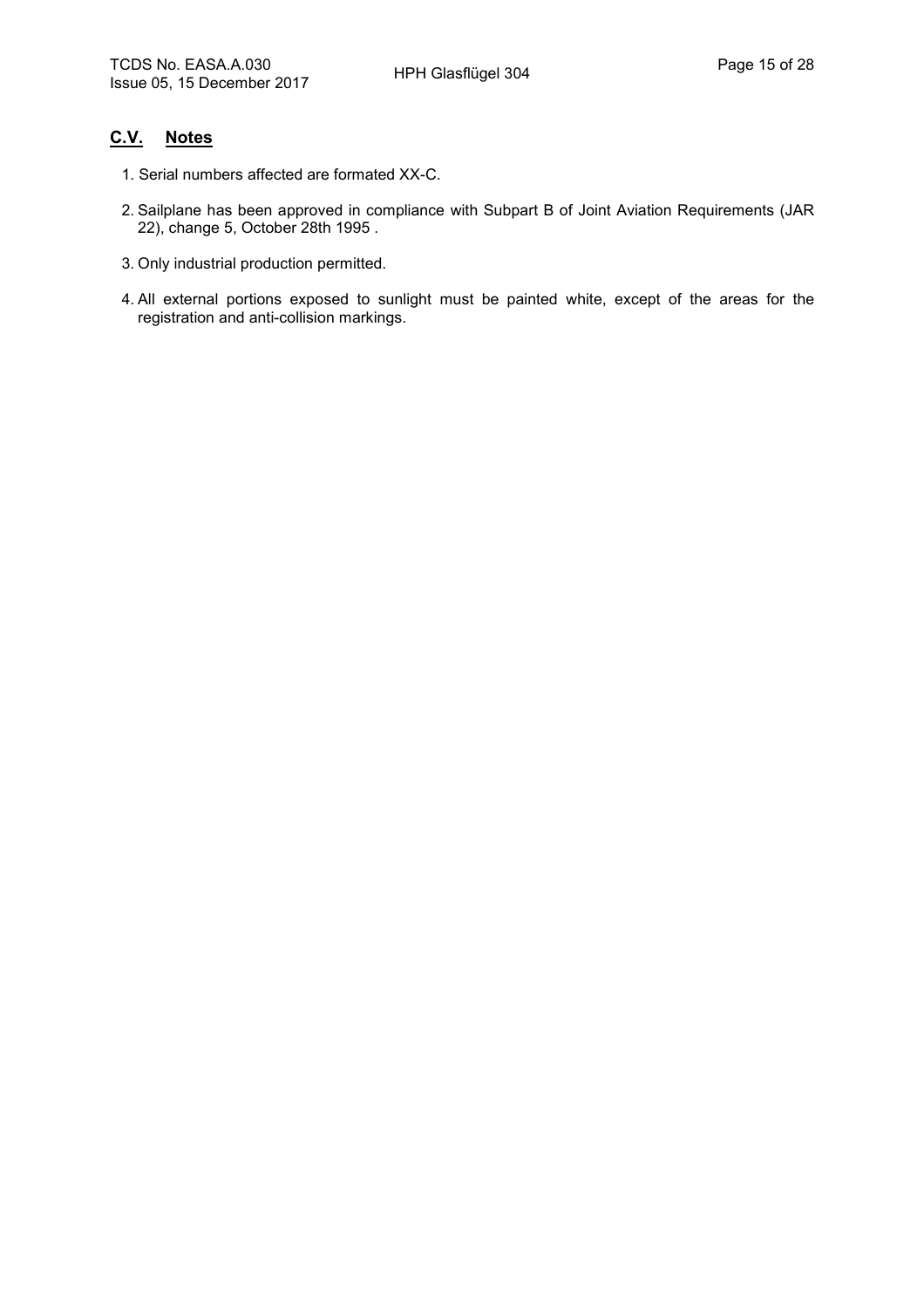# **SECTION D: GLASFLÜGEL 304 S**

#### **D.I. GENERAL**

| $1_{-}$ | Data Sheet No.: EASA.A.030 | Issue 03                                                                         | Date: 21 November 2016 |
|---------|----------------------------|----------------------------------------------------------------------------------|------------------------|
| 2.      | a) Type:<br>b) Model:      | HPH Glasflügel 304<br>Glasflügel 304 S                                           |                        |
| 3.      | Airworthiness Category:    | Sailplane, JAR 22 - Utility                                                      |                        |
| 4.      | Manufacturer:              | HPH, spol.s r.o.<br>Čáslavská 234,<br>284 01 Kutná Hora<br><b>CZECH REPUBLIC</b> |                        |
| 5.      | <b>Certification Date</b>  | 08 December 2014                                                                 |                        |

# **D.II. CERTIFICATION BASIS**

| $\mathbf{1}$ . | <b>Certification Basis:</b>        | CRI A01, 8.1.2004                                                                                                                                                        |
|----------------|------------------------------------|--------------------------------------------------------------------------------------------------------------------------------------------------------------------------|
| 2.             | Airworthiness Requirements:        | JAR 22, Amendment 7, 1st September 2003                                                                                                                                  |
| 3.             | Requirements elected to comply:    | - Standards for Structural Substantiation of Sailplane and<br>Powered Sailplane Components Consisting of Glass or<br>Carbon Fiber Reinforced Plastics - issued July 1991 |
| $\mathbf{4}$   | <b>Environmental Standards:</b>    |                                                                                                                                                                          |
| 5.             | <b>Special Conditions:</b>         |                                                                                                                                                                          |
| 6.             | Exemptions:                        |                                                                                                                                                                          |
| 7.             | <b>Equivalent Safety Findings:</b> |                                                                                                                                                                          |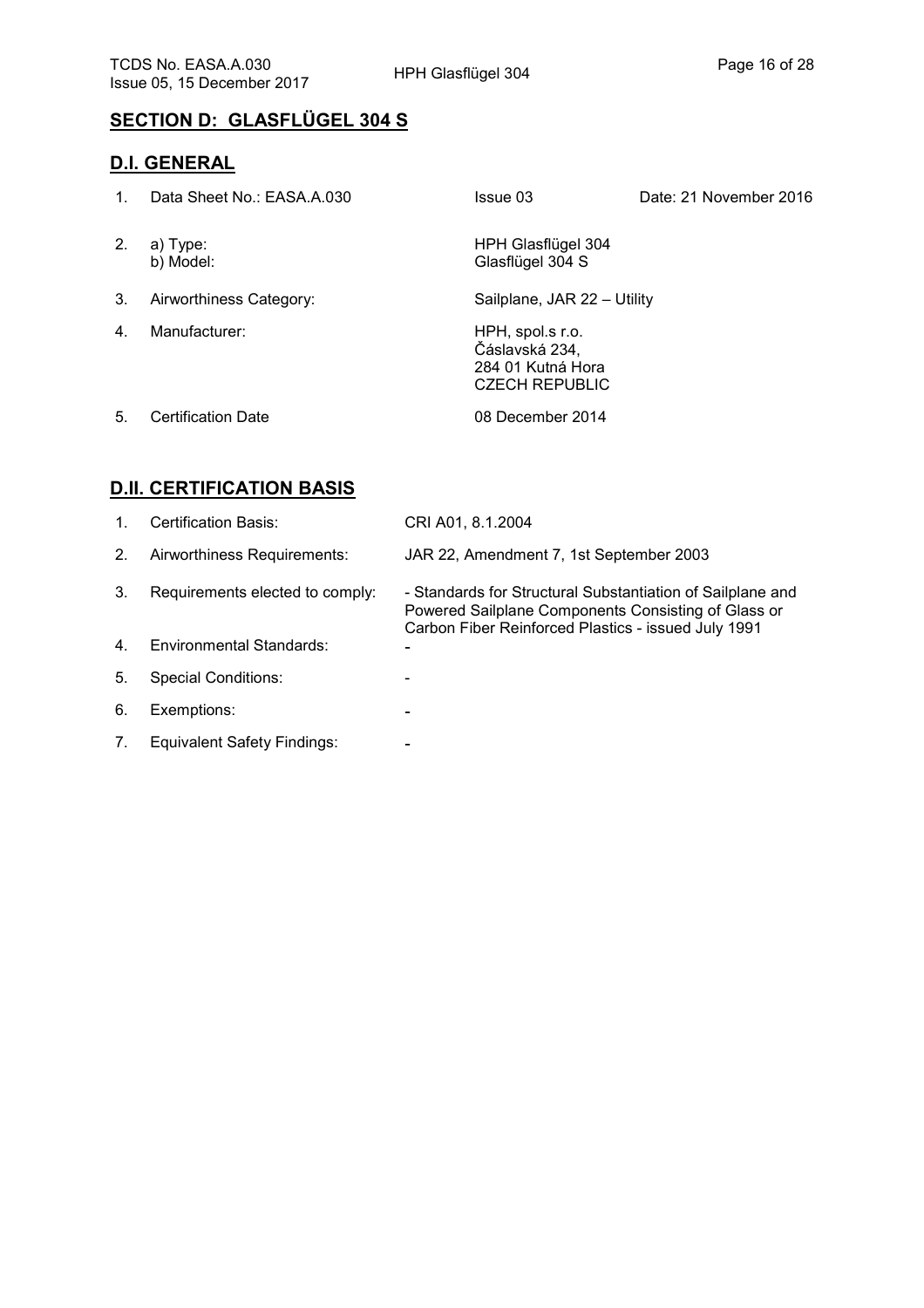#### **D.III. TECHNICAL CHARACTERISTICS AND OPERATIONAL LIMITATIONS**

| 1. | <b>Type Design Definition:</b> | 304S-09-001 - Drawing list of 304S (issued 23.9.2014 or later)<br>304S-09-001/B - Drawing list of 304S - altered drawings (issued<br>23.9.2014 or later)                                                                                                                                                                                                                                                                                                                                                                                                      |                                                                                                                                 |
|----|--------------------------------|---------------------------------------------------------------------------------------------------------------------------------------------------------------------------------------------------------------------------------------------------------------------------------------------------------------------------------------------------------------------------------------------------------------------------------------------------------------------------------------------------------------------------------------------------------------|---------------------------------------------------------------------------------------------------------------------------------|
| 2. | Description:                   | Single-seat, mid-wing sailplane, CFRP/GFRP/AFRP fiber<br>construction, 2-piece wing (with removable wing extensions), camber<br>changing flaps, triple-section SH-type airbrakes on<br>upper wing surface, integral water ballast tanks in the wing and in<br>the fin (option), retractable undercarriage with wheel brake, fixed<br>tailwheel, T-tail with fixed horiz.stabilizer with elevator, fin and rudder,<br>fuselage engine compartment as preparation for later conversion to<br>powered variant, optional flexible water ballast tank in fuselage. |                                                                                                                                 |
| 3. | Equipment:                     | Minimum equipment:<br>- Airspeed indicator up to 270 km/h<br>- Altimeter<br>- 4-piece safety harness                                                                                                                                                                                                                                                                                                                                                                                                                                                          | - Parachute or cushion (thickness approx. 10 cm when compressed)<br>Additional Equipment refer to Flight and Maintenance Manual |
|    |                                |                                                                                                                                                                                                                                                                                                                                                                                                                                                                                                                                                               |                                                                                                                                 |
| 4. | Dimensions:                    | Span                                                                                                                                                                                                                                                                                                                                                                                                                                                                                                                                                          | 18 <sub>m</sub><br>$11.8 \text{ m}^2$                                                                                           |
|    |                                | Wing area<br>Length                                                                                                                                                                                                                                                                                                                                                                                                                                                                                                                                           | 6.794 m                                                                                                                         |
| 5. | Launching Hooks:               |                                                                                                                                                                                                                                                                                                                                                                                                                                                                                                                                                               | 1) Safety hook "Europa G 88", LBA Datasheet No. 60.230/2<br>2) Nose tow hook "E 22", LBA Datasheet No.11.402/9NTS               |
|    |                                | Remark:<br>Tow hook 1 and 2 optional                                                                                                                                                                                                                                                                                                                                                                                                                                                                                                                          |                                                                                                                                 |
| 6. | Weak links:                    | Max. Ultimate Strength:                                                                                                                                                                                                                                                                                                                                                                                                                                                                                                                                       |                                                                                                                                 |
|    |                                | - for winch and auto tow launching<br>max. 780 daN                                                                                                                                                                                                                                                                                                                                                                                                                                                                                                            |                                                                                                                                 |
|    |                                | - for aero-tow                                                                                                                                                                                                                                                                                                                                                                                                                                                                                                                                                |                                                                                                                                 |
|    |                                | Max. 780 daN                                                                                                                                                                                                                                                                                                                                                                                                                                                                                                                                                  |                                                                                                                                 |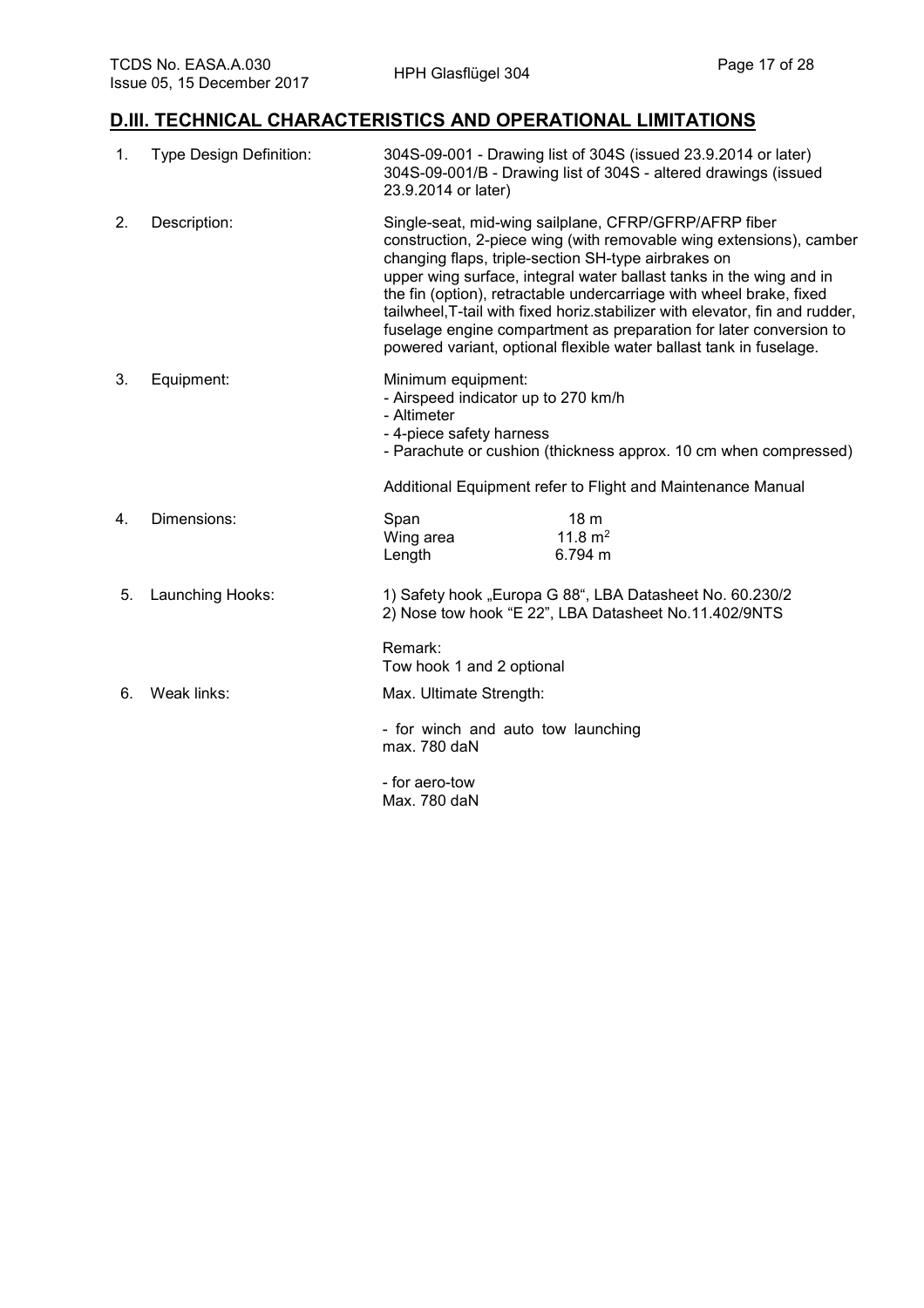|     |                                  |                                                                                                                                                                                                                             |                                                                                                     | serial no:<br>$XX-S^*$<br>[km/h]              | serial no:<br>$XX-MS^*$<br>[km/h]             |
|-----|----------------------------------|-----------------------------------------------------------------------------------------------------------------------------------------------------------------------------------------------------------------------------|-----------------------------------------------------------------------------------------------------|-----------------------------------------------|-----------------------------------------------|
| 7.  | Air Speeds:                      | <b>Manoeuvring Speed</b>                                                                                                                                                                                                    | <b>V<sub>A</sub></b>                                                                                | 180                                           | 200                                           |
|     |                                  | Never Exceed Speed                                                                                                                                                                                                          | <b>V<sub>NE</sub></b>                                                                               | 260                                           | 260                                           |
|     |                                  | Maximum permitted speeds<br>- with flaps at<br>- with flaps at<br>- with flaps at<br>- in rough air<br>- in aero-tow<br>- in winch-launch<br>- for gear operating<br>*) REMARK<br>for designation see Notes 3 and 4 at D.V. | $+1, +2$<br>L.<br>$-2; -1, 0$<br><b>V</b> <sub>RA</sub><br>Vт<br><b>V<sub>w</sub></b><br><b>VLO</b> | 200<br>150<br>260<br>180<br>150<br>130<br>180 | 200<br>160<br>260<br>200<br>150<br>130<br>180 |
| 8.  | <b>Maximum Masses:</b>           | Max. Mass                                                                                                                                                                                                                   |                                                                                                     | 600 kg                                        | 600 kg                                        |
|     |                                  | Max. Mass of Non-Lifting Parts                                                                                                                                                                                              |                                                                                                     | 278.5 kg                                      | 373 kg                                        |
| 9.  | <b>Operational Capability</b>    | Approved for VFR-flying in daytime.                                                                                                                                                                                         |                                                                                                     |                                               |                                               |
| 10. | Centre of Gravity Range:         | Datum: Wing leading edge $y = 425$ mm from the centreline<br>Leveling means: Wedge 100:8,77 on slope of rear top fuselage to be<br>horizontal                                                                               |                                                                                                     |                                               |                                               |
|     |                                  | <b>Forward Limit</b>                                                                                                                                                                                                        | 251 mm aft of datum                                                                                 |                                               |                                               |
|     |                                  | <b>Rearward Limit</b>                                                                                                                                                                                                       | 387 aft of datum                                                                                    |                                               |                                               |
| 11. | Minimum Flight Crew:             | 1 (Pilot)                                                                                                                                                                                                                   |                                                                                                     |                                               |                                               |
| 12. | <b>Maximum Seating Capacity:</b> | 1                                                                                                                                                                                                                           |                                                                                                     |                                               |                                               |
| 13. | Lifetime limitations:            | Refer to Maintenance Manual                                                                                                                                                                                                 |                                                                                                     |                                               |                                               |
| 14. | Deflection of control surfaces:  | Refer to Maintenance Manual                                                                                                                                                                                                 |                                                                                                     |                                               |                                               |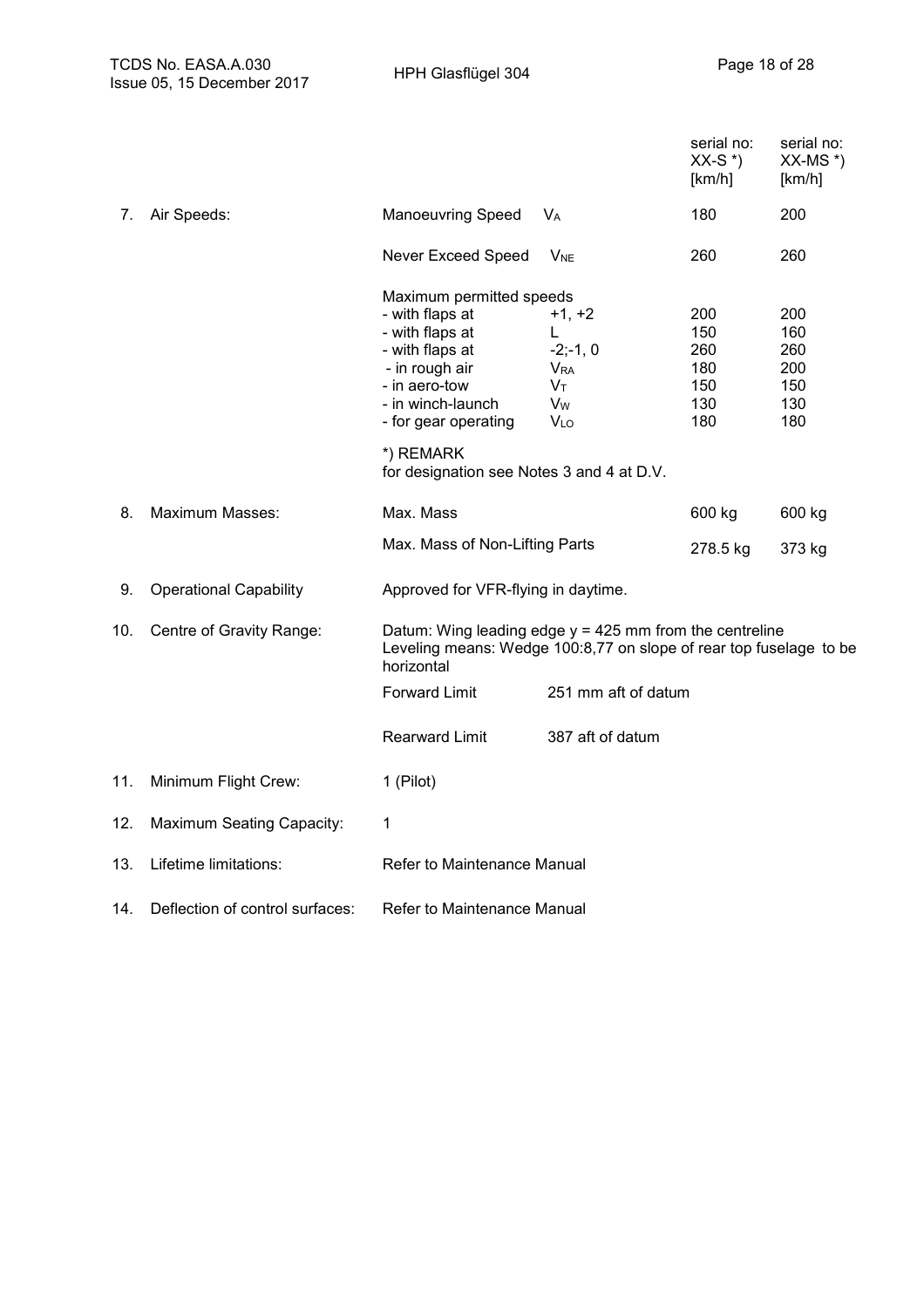#### **D.IV. OPERATING AND SERVICE INSTRUCTIONS**

- 1. Flight Manual Flight Manual for the Sailplane Glasflügel 304 S; doc. no.:G304S/AFM; issued 08/14; EASA approved
- 2. Fligt Manual Supplement for saillanes serial no.: XX-S 304S Flight Manual Supplement; doc. no.: 304SFM\_Supp\_XS; issued 08/14; EASA approved; see D.V.4.
- 3. Technical Manual Technical Description, Operating, Maintenance and Repair Manual for the Sailplane Glasflügel 304S, doc. no.: 304S/MM; issued 08/14
- 4. Manual for Operation: a. Operation and Maintenance Manual for Tost tow hook TypeTost E 22, latest approved version

b. Operation and Maintenance Manual for Tost tow hook TypeTost G 88, latest approved version

### **D.V. NOTES**

- 1. Manufacturing is confined to industrial production.
- 2. All parts exposed to sun radiation except the areas for markings and registration must have a white color surface.
- 3. Serial numbers affected are formated XX-MS only if wing serial number formated YY-MS is installed.
- 4. Serial numbers affected are formated XX-S only if wing serial number formated YY-S is installed.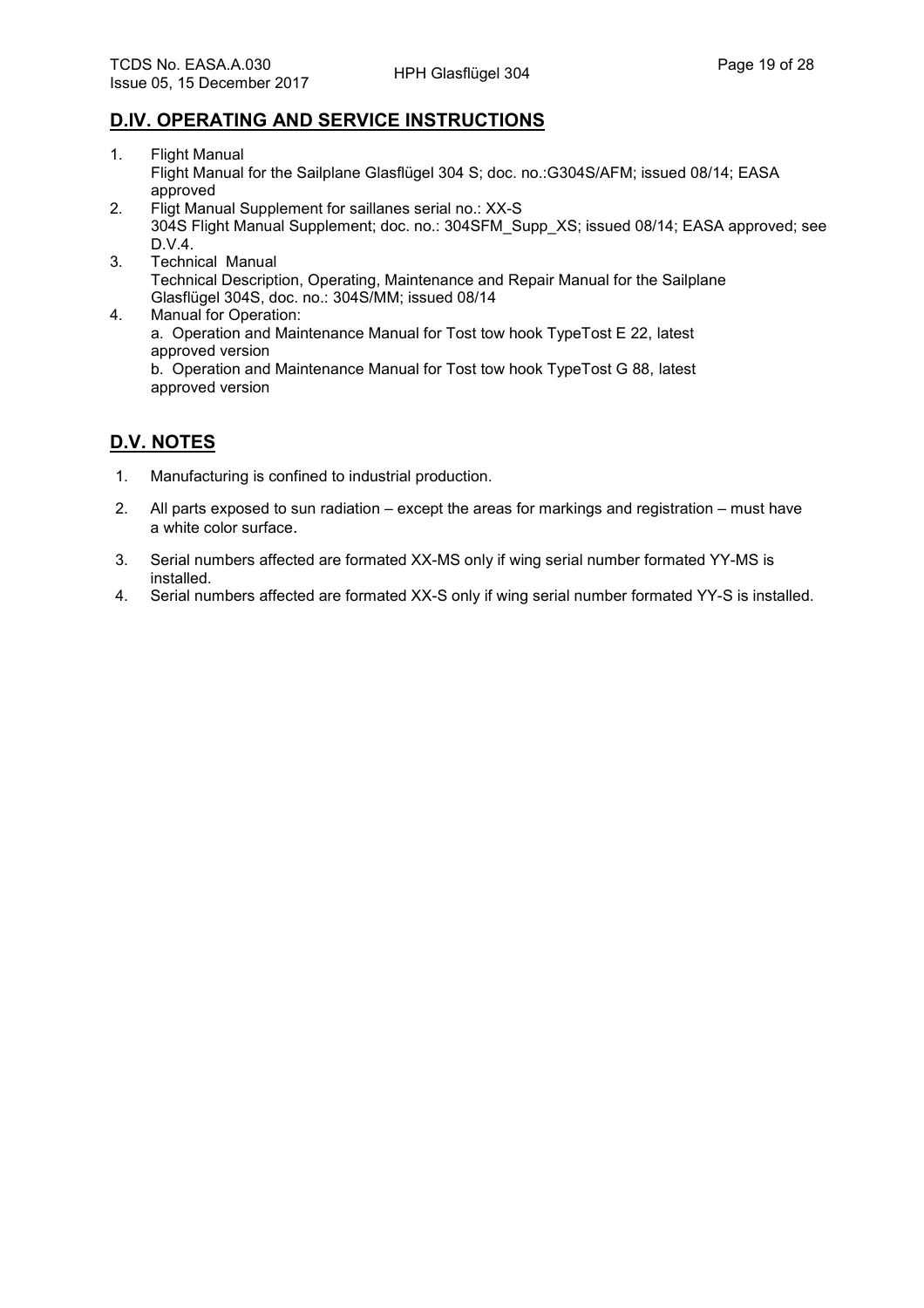# **SECTION E: GLASFLÜGEL 304 MS**

## **E.I. GENERAL**

| $\mathbf{1}_{\cdot}$ | Data Sheet No.: EASA.A.030 | Issue 03                                                                         | Date: 21 November 2016 |
|----------------------|----------------------------|----------------------------------------------------------------------------------|------------------------|
| 2.                   | a) Type:<br>b) Model:      | HPH Glasflügel 304<br>Glasflügel 304 MS                                          |                        |
| 3.                   | Airworthiness Category:    | Powered Sailplane, JAR 22 - Utility<br>capable for self-launching                |                        |
| $\mathbf{4}$         | Manufacturer:              | HPH, spol.s r.o.<br>Čáslavská 234,<br>284 01 Kutná Hora<br><b>CZECH REPUBLIC</b> |                        |
| 5.                   | <b>Certification Date</b>  | 08 December 2014                                                                 |                        |

#### **E.II. CERTIFICATION BASIS**

| 1              | Certification Basis:               | EASA Acceptance Letter doc. no.: 60032537, 21.6.2013                                                                                                                   |
|----------------|------------------------------------|------------------------------------------------------------------------------------------------------------------------------------------------------------------------|
| 2.             | Airworthiness Requirements:        | JAR 22, Amendment 7, 1st September 2003                                                                                                                                |
| 3.             | Requirements elected to comply:    | Standards for Structural Substantiation of Sailplane and<br>Powered Sailplane Components Consisting of Glass or<br>Carbon Fiber Reinforced Plastics - issued July 1991 |
| 4 <sub>1</sub> | <b>Environmental Standards:</b>    | ICAO Annex 16                                                                                                                                                          |
| 5.             | <b>Special Conditions:</b>         |                                                                                                                                                                        |
| 6.             | Exemptions:                        |                                                                                                                                                                        |
| 7.             | <b>Equivalent Safety Findings:</b> |                                                                                                                                                                        |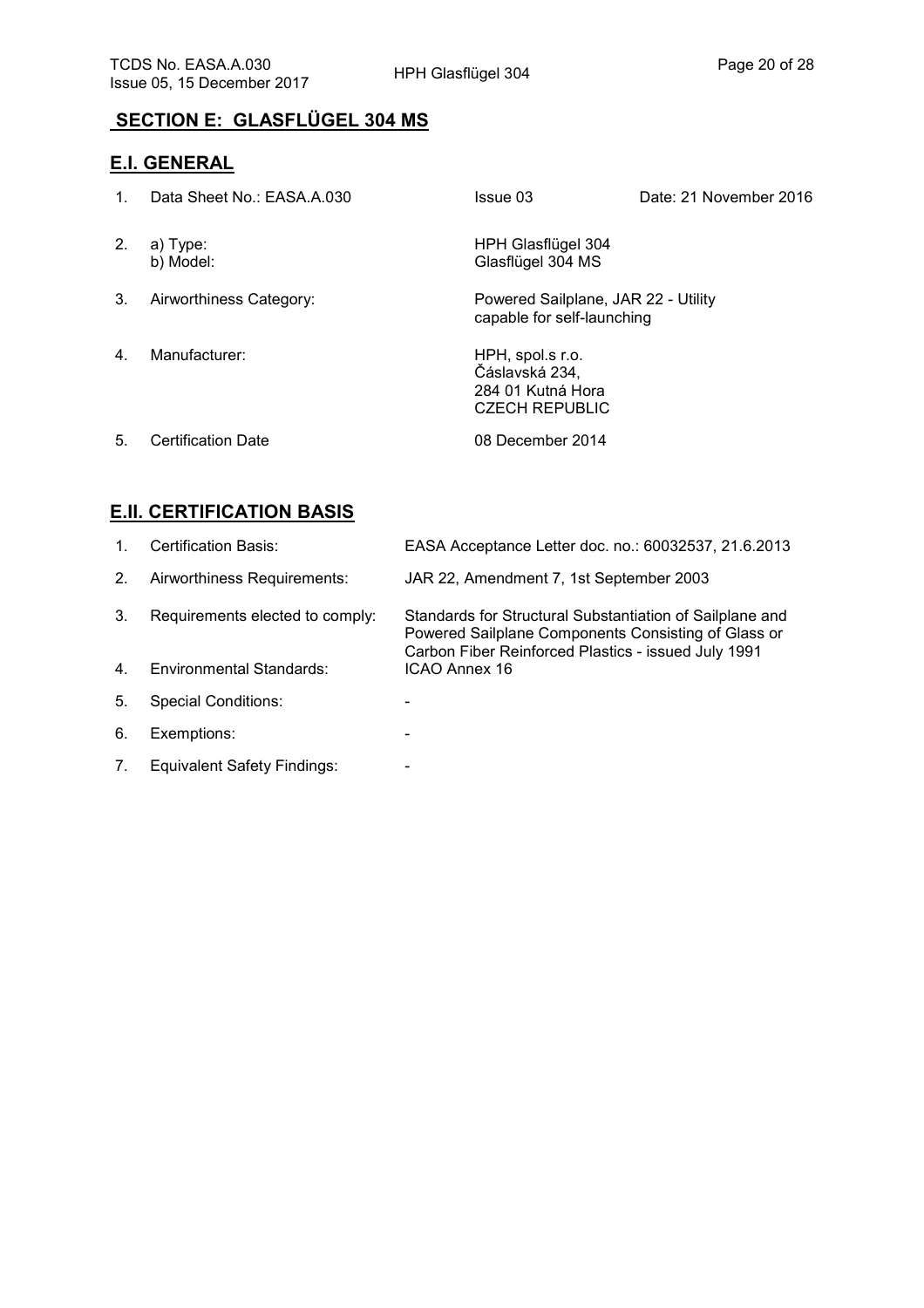## **E.III. TECHNICAL CHARACTERISTICS AND OPERATIONAL LIMITATIONS**

| 1. | Type Design Definition: | 304S-09-001 - Drawing list of 304S (issued 23.9.2014 or later)<br>304S-09-001/B - Drawing list of 304S - altered drawings (issued<br>23.9.2014 or later)                                                                                                                                                                                                                                                                                                           |                                         |                                                             |
|----|-------------------------|--------------------------------------------------------------------------------------------------------------------------------------------------------------------------------------------------------------------------------------------------------------------------------------------------------------------------------------------------------------------------------------------------------------------------------------------------------------------|-----------------------------------------|-------------------------------------------------------------|
| 2. | Description:            | Single-seat, mid-wing sailplane, CFRP/GFRP/AFRP fiber<br>construction, 2-piece wing (with removable wing extensions), camber<br>changing flaps, triple-section SH-type airbrakes on<br>upper wing surface, integral water ballast tanks in the wing and in<br>the fin (option), retractable undercarriage with wheel brake, fixed or<br>sterable tailwheel (option), T-tail with fixed horiz. stabilizer with<br>elevator, fin and rudder, retractable powerplant. |                                         |                                                             |
| 3. | Equipment:              | Minimum equipment:<br>- Airspeed indicator up to 270 km/h<br>- Altimeter<br>- Magnetic compass<br>- Engine control unit indicating<br><b>RPMs</b><br>Coolant liquid temperature<br>Fuel quantity<br>Engine time<br>- Rear-view mirror<br>- 4-piece safety harness<br>- Parachute or cushion (thickness approx. 10 cm when compressed)                                                                                                                              |                                         |                                                             |
|    |                         |                                                                                                                                                                                                                                                                                                                                                                                                                                                                    |                                         | Additional Equipment refer to Flight and Maintenance Manual |
| 4. | Dimensions:             | Span<br>Wing area<br>Length                                                                                                                                                                                                                                                                                                                                                                                                                                        | 18 <sub>m</sub><br>11.8 $m2$<br>6.794 m |                                                             |
| 5. | Engine Designation:     | Solo Type 2625 01<br>EASA-Datasheet No: TCDS E.218                                                                                                                                                                                                                                                                                                                                                                                                                 |                                         |                                                             |
| 6. | Engine Limits:          | Maximum continuous Power<br>at                                                                                                                                                                                                                                                                                                                                                                                                                                     |                                         | 39 kW<br>6250 rpm                                           |
|    |                         | Maximum RPM                                                                                                                                                                                                                                                                                                                                                                                                                                                        |                                         | 6700 RPM                                                    |
| 7. | Propeller:              | KS-1G-152-R 122<br>Propeller diameter                                                                                                                                                                                                                                                                                                                                                                                                                              |                                         | LBA-Datasheet No. 32.110/18<br>1580 mm $± 5$                |
| 8. | Fuel Quantity:          | Fixed fuselage tank                                                                                                                                                                                                                                                                                                                                                                                                                                                |                                         | 13.51                                                       |
|    |                         | Tank in stbd. Wing (Option)                                                                                                                                                                                                                                                                                                                                                                                                                                        |                                         | 111                                                         |
|    |                         | Tank in port wing (Option)                                                                                                                                                                                                                                                                                                                                                                                                                                         |                                         | 111                                                         |
|    |                         | Non-usable amount of fuel                                                                                                                                                                                                                                                                                                                                                                                                                                          |                                         | 1.51                                                        |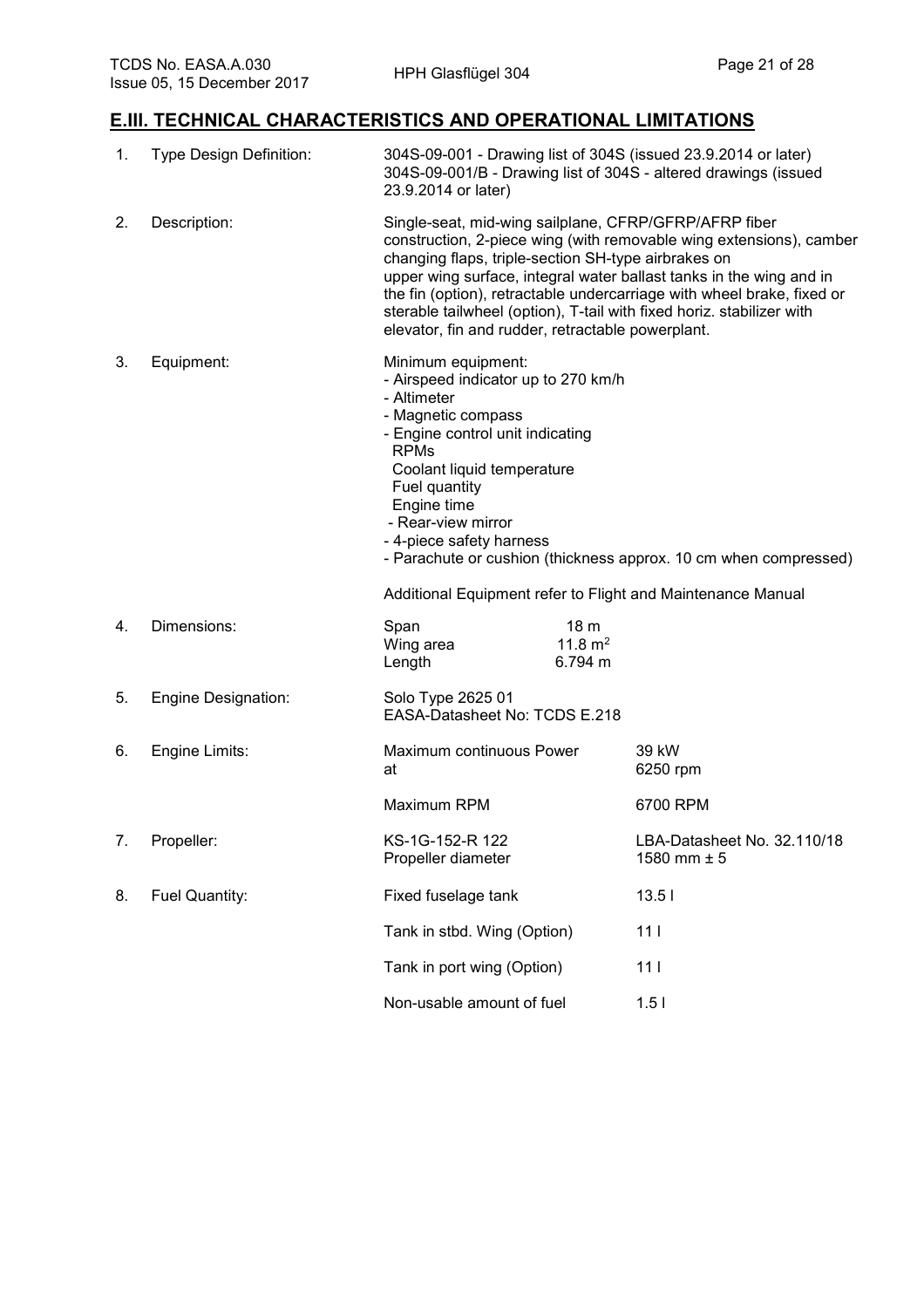|     | TCDS No. EASA.A.030<br>Issue 05, 15 December 2017 | HPH Glasflügel 304                                                                                                                                                |                                                                                                                                 | Page 22 of 28                                                                    |
|-----|---------------------------------------------------|-------------------------------------------------------------------------------------------------------------------------------------------------------------------|---------------------------------------------------------------------------------------------------------------------------------|----------------------------------------------------------------------------------|
| 9.  | Launching Hooks:                                  |                                                                                                                                                                   | 1) Safety hook "Europa G 88", LBA Datasheet No. 60.230/2<br>2) Nose tow hook "E 22", LBA Datasheet No.11.402/9NTS               |                                                                                  |
|     |                                                   | Remark:<br>Tow hook 1 and 2 optional                                                                                                                              |                                                                                                                                 |                                                                                  |
| 10. | Weak links:                                       | Max. Ultimate Strength:                                                                                                                                           |                                                                                                                                 |                                                                                  |
|     |                                                   | - for winch and auto tow launching<br>max. 780 daN                                                                                                                |                                                                                                                                 |                                                                                  |
|     |                                                   | - for aero-tow<br>Max. 780 daN                                                                                                                                    |                                                                                                                                 |                                                                                  |
| 11. | Air Speeds:                                       | <b>Manoeuvring Speed</b>                                                                                                                                          | V <sub>A</sub>                                                                                                                  | 200 km/h                                                                         |
|     |                                                   | Never Exceed Speed                                                                                                                                                | <b>V<sub>NE</sub></b>                                                                                                           | 260 km/h                                                                         |
|     |                                                   | Maximum permitted speeds<br>- with flaps at<br>- with flaps at<br>- with flaps at<br>- in rough air<br>- in aero-tow<br>- in winch-launch<br>- for gear operating | $+1, +2$<br>L<br>$-1, 0$<br><b>V<sub>RA</sub></b><br>$V_T$<br>V <sub>w</sub><br>VLO                                             | 200 km/h<br>160 km/h<br>260 km/h<br>200 km/h<br>150 km/h<br>130 km/h<br>180 km/h |
| 12. | Maximum Masses:                                   | Max. Mass                                                                                                                                                         |                                                                                                                                 | 600 kg                                                                           |
|     |                                                   | Max. Mass of Non-Lifting Parts                                                                                                                                    |                                                                                                                                 | 373 kg                                                                           |
| 13. | <b>Operational Capability</b>                     | Approved for VFR-flying in daytime.                                                                                                                               |                                                                                                                                 |                                                                                  |
| 14. | Centre of Gravity Range:                          | horizontal                                                                                                                                                        | Datum: Wing leading edge $y = 425$ mm from the centreline<br>Leveling means: Wedge 100:8,77 on slope of rear top fuselage to be |                                                                                  |
|     |                                                   | <b>Forward Limit</b>                                                                                                                                              | 251 mm aft of datum                                                                                                             |                                                                                  |
|     |                                                   | <b>Rearward Limit</b>                                                                                                                                             | 387 aft of datum                                                                                                                |                                                                                  |
| 15. | Minimum Flight Crew:                              | 1 (Pilot)                                                                                                                                                         |                                                                                                                                 |                                                                                  |
| 16. | <b>Maximum Seating Capacity:</b>                  | 1                                                                                                                                                                 |                                                                                                                                 |                                                                                  |
| 17. | Lifetime limitations:                             | Refer to Maintenance Manual                                                                                                                                       |                                                                                                                                 |                                                                                  |
| 18. | Deflection of control surfaces:                   | Refer to Maintenance Manual                                                                                                                                       |                                                                                                                                 |                                                                                  |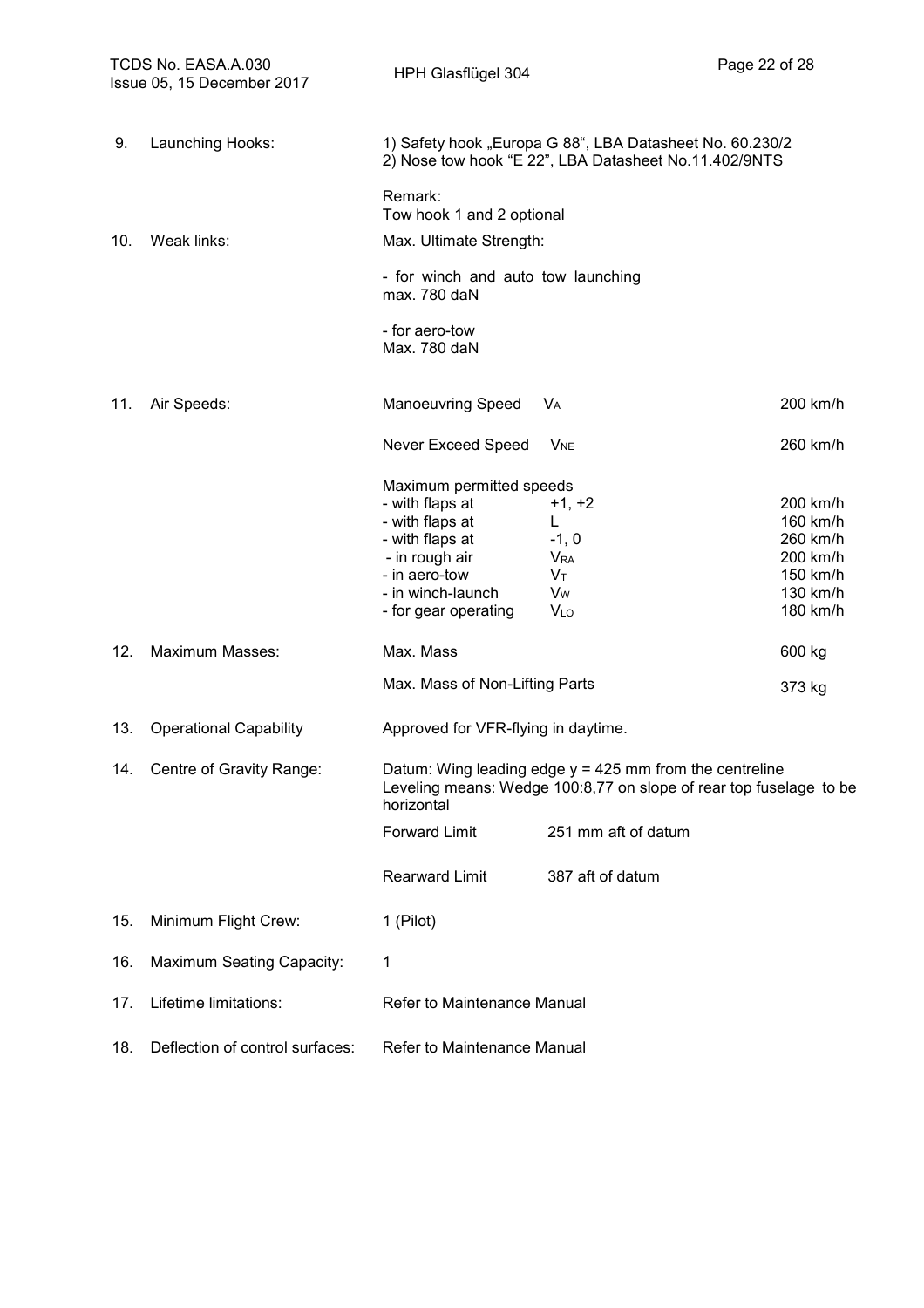#### **E.IV. OPERATING AND SERVICE INSTRUCTIONS**

- 1. Flight Manual Flight Manual for Powered Sailplane Glasflügel 304 MS; doc. no.:G304MS/AFM; issued 07/14; EASA approved
- 2. Technical Manual Technical Description, Operating, Maintenance and Repair Manual for the Sailplane Glasflügel 304S, doc. no.: 304S/MM; issued 08/14
- 3. Maintenance Manual Supplement for the Sailplane Glasflügel 304MS, doc. no.: 304MS/MM SUP; issued 08/14
- 4. Manual for Operation:
	- a. Operation and Maintenance Manual for Tost tow hook TypeTost E 22, latest approved version
	- b. Operation and Maintenance Manual for Tost tow hook TypeTost G 88, latest approved version
	- c. Manual for SOLO engine type 2625 01, latest approved version

d. Operation and Instalation Manual P3 for Technoflug propeller KS 1 G () () (), latest approved version

## **E.V. NOTES**

- 1. Manufacturing is confined to industrial production.
- 2. All parts exposed to sun radiation except the areas for markings and registration must have a white color surface.
- 3. Serial numbers affected are formated XX-MS only if wing serial number formated YY-MS is installed.
- 4. Approved for operations with the power plant temporarily removed or inoperative in accordance with the instructions given in the MM Sup.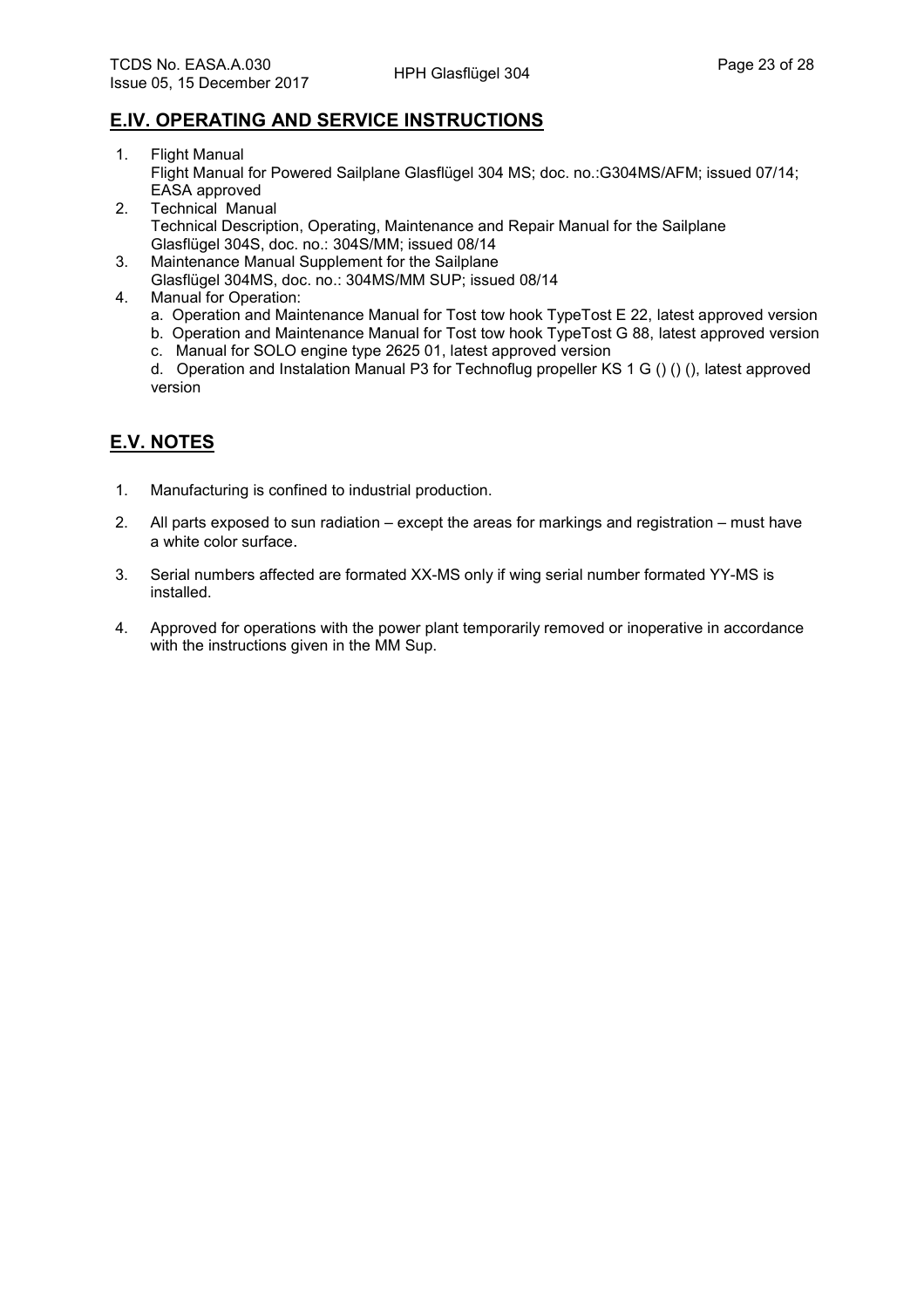# **SECTION F: GLASFLÜGEL 304 eS**

#### **F.I. GENERAL**

| $1_{-}$      | Data Sheet No.: EASA.A.030 | Issue 03                                                                                           | Date: 21 November 2016 |
|--------------|----------------------------|----------------------------------------------------------------------------------------------------|------------------------|
| 2.           | a) Type:<br>b) Model:      | HPH Glasflügel 304<br>Glasflügel 304 eS                                                            |                        |
| 3.           | Airworthiness Category:    | Restricted (see F.V. Note 6)<br>Powered Sailplane, JAR 22 - Utility<br>capable for self-sustaining |                        |
| $\mathbf{4}$ | Manufacturer:              | HPH, spol.s r.o.<br>Čáslavská 234,<br>284 01 Kutná Hora<br><b>CZECH REPUBLIC</b>                   |                        |
| 5.           | <b>Certification Date</b>  | 21 November 2016                                                                                   |                        |

#### **F.II. CERTIFICATION BASIS**

| 1. | Certification Basis:               | CRI A-1 Issue 3, 04 August 2016                                                                                                                                        |
|----|------------------------------------|------------------------------------------------------------------------------------------------------------------------------------------------------------------------|
| 2. | Airworthiness Requirements:        | JAR 22, Amendment 7, 1st September 2003<br>CS 22, Amendment 2, 5th March 2009: Subpart H and J                                                                         |
| 3. | Requirements elected to comply:    | Standards for Structural Substantiation of Sailplane and<br>Powered Sailplane Components Consisting of Glass or<br>Carbon Fiber Reinforced Plastics - issued July 1991 |
| 4. | Environmental Standards:           |                                                                                                                                                                        |
| 5. | <b>Special Conditions:</b>         | - SC.22-2014-01; Installation of Electric Propulsion in<br>Sailplanes                                                                                                  |
|    |                                    | - SC E-01; Electrical Engine for powered sailplanes                                                                                                                    |
| 6. | Exemptions:                        |                                                                                                                                                                        |
| 7. | <b>Equivalent Safety Findings:</b> |                                                                                                                                                                        |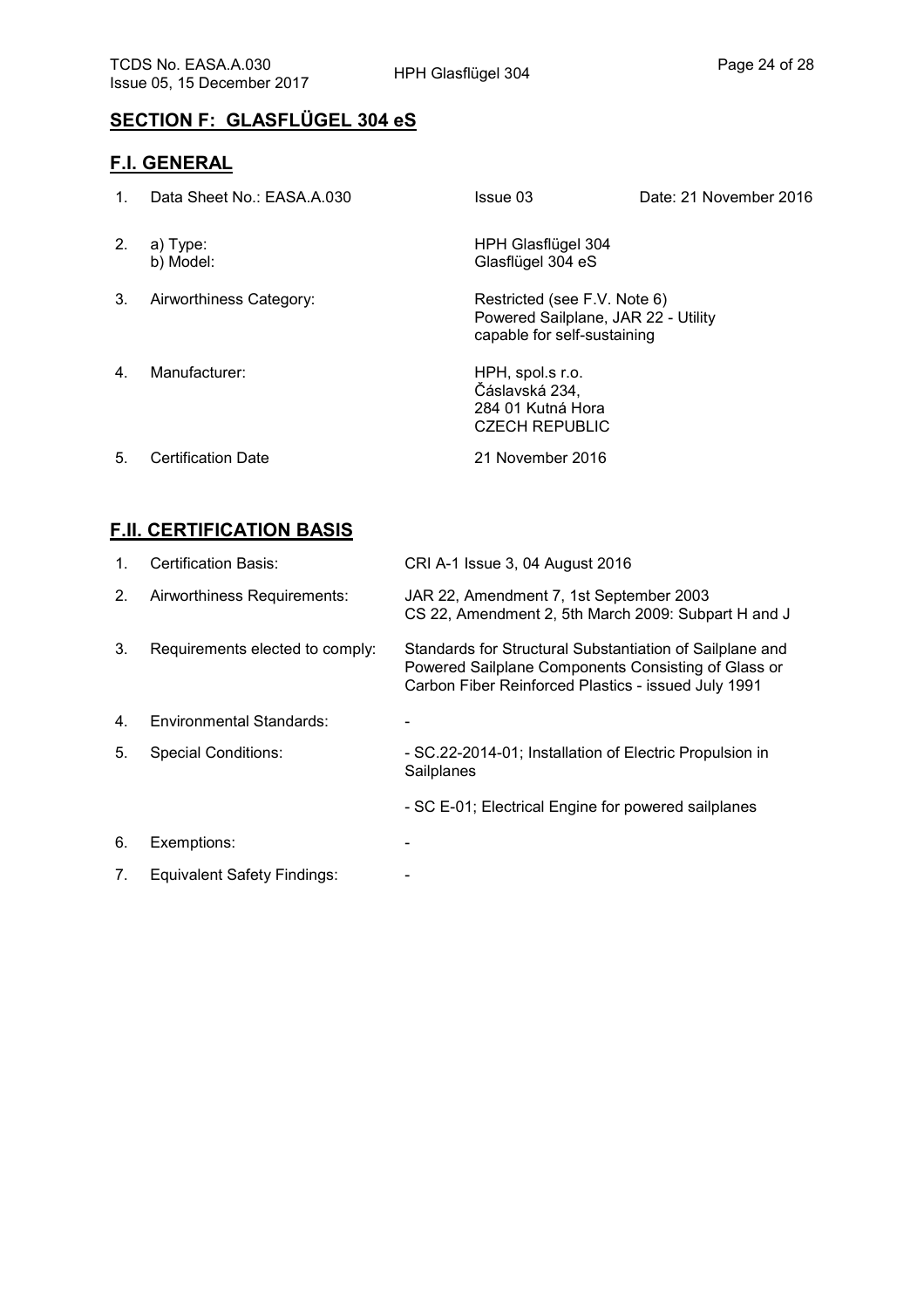# **F.III. TECHNICAL CHARACTERISTICS AND OPERATIONAL LIMITATIONS**

| 1. | Type Design Definition:    | 304S-09-001<br>304S-09-001/B<br>304eS-09-003                                                                                                                                                                                                                                                                                                                                                                                                                         | Drawing list of 304S (issued 23.9.2014 or later)<br>Drawing list of 304S - altered drawings<br>(issued 23.9.2014 or later)<br>Amendment of List for " Glasflügel 304 eS"<br>(issued 21.11.2016 or later) |  |
|----|----------------------------|----------------------------------------------------------------------------------------------------------------------------------------------------------------------------------------------------------------------------------------------------------------------------------------------------------------------------------------------------------------------------------------------------------------------------------------------------------------------|----------------------------------------------------------------------------------------------------------------------------------------------------------------------------------------------------------|--|
| 2. | Description:               | Single-seat, mid-wing sailplane, CFRP/GFRP/AFRP fiber<br>construction, 2-piece wing (with removable wing extensions), camber<br>changing flaps, triple-section SH-type airbrakes on<br>upper wing surface, integral water ballast tanks in the wing and in<br>the fin (option), retractable undercarriage with wheel brake, fixed<br>tailwheel, T-tail with fixed horiz. stabiliser with elevator, fin and rudder,<br>electric motor and foldable propeller in nose. |                                                                                                                                                                                                          |  |
| 3. | Equipment:                 | Minimum equipment:<br>- Airspeed indicator up to 270 km/h<br>- Altimeter<br>- Magnetic compass<br>- Engine control unit indicating<br><b>RPMs</b><br>Battery level (V meter, A meter)<br>Motor temperature<br>Engine time<br>- 4-piece safety harness<br>- Parachute or cushion (thickness approx. 10 cm when compressed)                                                                                                                                            |                                                                                                                                                                                                          |  |
|    |                            | Additional Equipment refer to Flight and Maintenance Manual                                                                                                                                                                                                                                                                                                                                                                                                          |                                                                                                                                                                                                          |  |
| 4. | Dimensions:                | Span<br>Wing area<br>Length                                                                                                                                                                                                                                                                                                                                                                                                                                          | 18 <sub>m</sub><br>11.8 $m2$<br>6.794 m                                                                                                                                                                  |  |
| 5. | <b>Engine Designation:</b> | FES-HPH-M100                                                                                                                                                                                                                                                                                                                                                                                                                                                         | Outrunner BLDC brushless synchronous<br>permanent magnet motor with electronically<br>controlled commutation system 3 phase.<br>Accepted as part of the aircraft.                                        |  |
| 6. | Engine Limits:             | Maximum power                                                                                                                                                                                                                                                                                                                                                                                                                                                        | 23 kW, 200 A at 116 V                                                                                                                                                                                    |  |
|    |                            | Maximum continuous<br>power                                                                                                                                                                                                                                                                                                                                                                                                                                          | 16 kW at 100 V                                                                                                                                                                                           |  |
|    |                            | Maximum RPM<br>non loaded                                                                                                                                                                                                                                                                                                                                                                                                                                            | 5300 RPM                                                                                                                                                                                                 |  |
| 7. | Propeller:                 | FES-HPH-P1-102                                                                                                                                                                                                                                                                                                                                                                                                                                                       | Tractor type, foldable, fixed pitch composite two<br>blades propeller, sense of rotation clockwise in<br>direction of flight.<br>Accepted as part of the aircraft.                                       |  |
|    |                            | Propeller diameter                                                                                                                                                                                                                                                                                                                                                                                                                                                   | 1000 mm +20 -0                                                                                                                                                                                           |  |
|    |                            | Maximum RPM                                                                                                                                                                                                                                                                                                                                                                                                                                                          | 4500 RPM                                                                                                                                                                                                 |  |
| 8. | Fuel Quantity:             |                                                                                                                                                                                                                                                                                                                                                                                                                                                                      |                                                                                                                                                                                                          |  |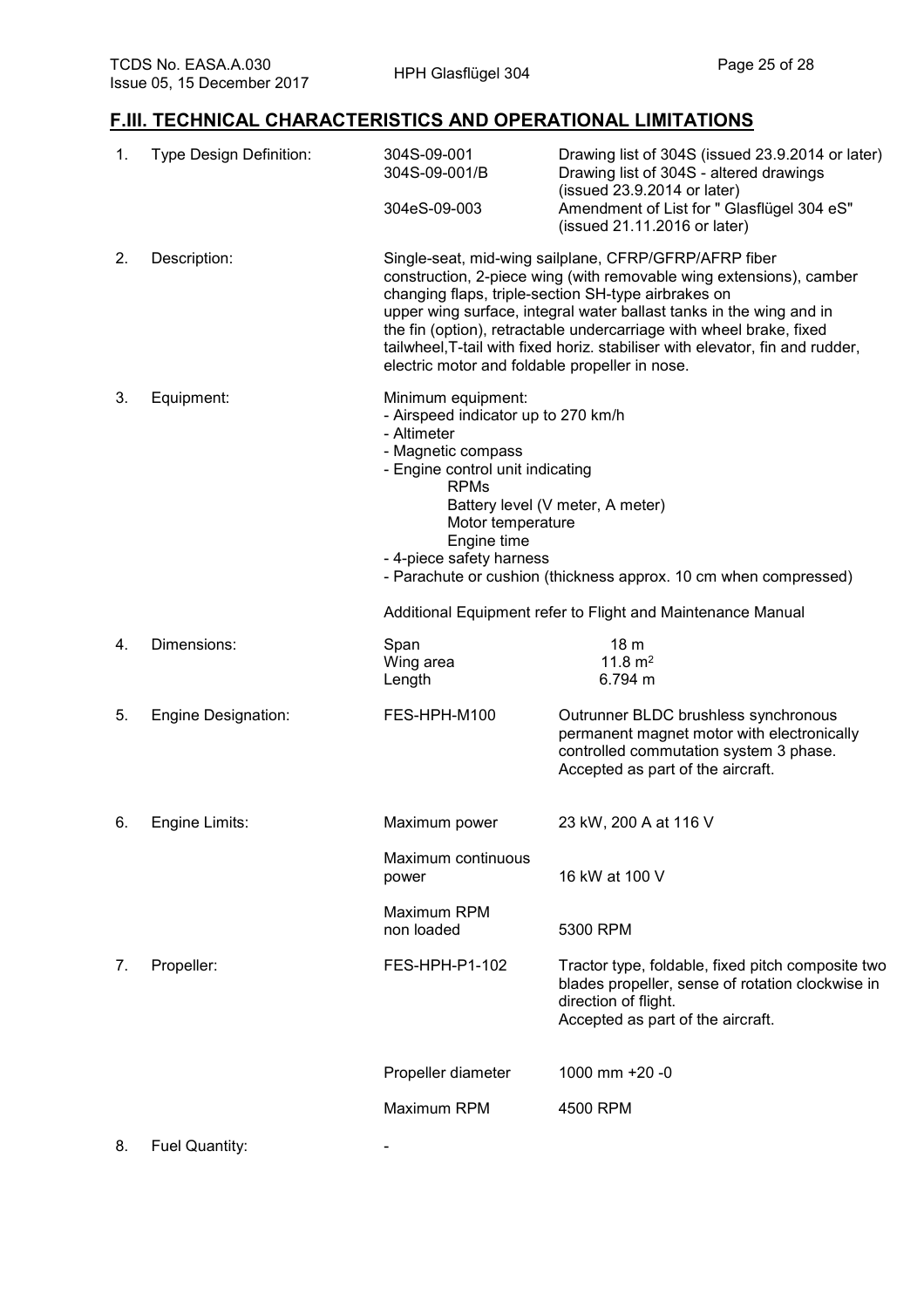| TCDS No. EASA.A.030<br>Issue 05, 15 December 2017 |                                  | HPH Glasflügel 304                                                                                                                                                                                                          |                                                                                        |                                               | Page 26 of 28                                 |  |
|---------------------------------------------------|----------------------------------|-----------------------------------------------------------------------------------------------------------------------------------------------------------------------------------------------------------------------------|----------------------------------------------------------------------------------------|-----------------------------------------------|-----------------------------------------------|--|
| 9.                                                | Launching Hooks:                 | 1) Safety hook "Europa G 88", LBA Datasheet No. 60.230/2<br>2) Nose tow hook "Europa G 88", LBA Datasheet No. 60.230/2<br>Remark:<br>Tow hook 1 and 2 optional                                                              |                                                                                        |                                               |                                               |  |
| 10.                                               | Weak links:                      | Max. Ultimate Strength:<br>- for winch and auto tow launching max.<br>780 daN                                                                                                                                               |                                                                                        |                                               |                                               |  |
|                                                   |                                  | - for aero-tow<br>Max. 780 daN                                                                                                                                                                                              |                                                                                        |                                               |                                               |  |
|                                                   |                                  |                                                                                                                                                                                                                             |                                                                                        | serial no:<br>$XX-S^*$<br>[km/h]              | serial no:<br>$XX-MS^*$<br>[km/h]             |  |
| 11.                                               | Air Speeds:                      | <b>Manoeuvring Speed</b>                                                                                                                                                                                                    | <b>V<sub>A</sub></b>                                                                   | 180                                           | 200                                           |  |
|                                                   |                                  | Never Exceed Speed                                                                                                                                                                                                          | <b>V<sub>NE</sub></b>                                                                  | 260                                           | 260                                           |  |
|                                                   |                                  | Maximum permitted speeds<br>- with flaps at<br>- with flaps at<br>- with flaps at<br>- in rough air<br>- in aero-tow<br>- in winch-launch<br>- for gear operating<br>*) REMARK<br>for designation see Notes 3 and 4 at F.V. | $+1, +2$<br>L.<br>$-2; -1, 0$<br><b>V</b> <sub>RA</sub><br>Vт<br>Vw<br>V <sub>LO</sub> | 200<br>150<br>260<br>180<br>150<br>130<br>180 | 200<br>160<br>260<br>200<br>150<br>130<br>180 |  |
| 12.                                               | Maximum Masses:                  | Max. Mass                                                                                                                                                                                                                   |                                                                                        | 571 kg                                        | 600 kg                                        |  |
|                                                   |                                  | Max. Mass of Non-Lifting Parts                                                                                                                                                                                              |                                                                                        | 305 kg                                        | 373 kg                                        |  |
| 13.                                               | <b>Operational Capability</b>    | Approved for VFR-flying in daytime.                                                                                                                                                                                         |                                                                                        |                                               |                                               |  |
| 14.                                               | Centre of Gravity Range:         | Datum: Wing leading edge $y = 425$ mm from the centreline<br>Leveling means: Wedge 100:8,77 on slope of rear top fuselage to be<br>horizontal                                                                               |                                                                                        |                                               |                                               |  |
|                                                   |                                  | <b>Forward Limit</b>                                                                                                                                                                                                        |                                                                                        | 251 mm aft of datum                           |                                               |  |
|                                                   |                                  | <b>Rearward Limit</b>                                                                                                                                                                                                       | 387 aft of datum                                                                       |                                               |                                               |  |
| 15.                                               | Minimum Flight Crew:             | 1 (Pilot)                                                                                                                                                                                                                   |                                                                                        |                                               |                                               |  |
| 16.                                               | <b>Maximum Seating Capacity:</b> | 1                                                                                                                                                                                                                           |                                                                                        |                                               |                                               |  |
| 17.                                               | Lifetime limitations:            | Refer to Maintenance Manual                                                                                                                                                                                                 |                                                                                        |                                               |                                               |  |
| 18.                                               | Deflection of control surfaces:  | Refer to Maintenance Manual                                                                                                                                                                                                 |                                                                                        |                                               |                                               |  |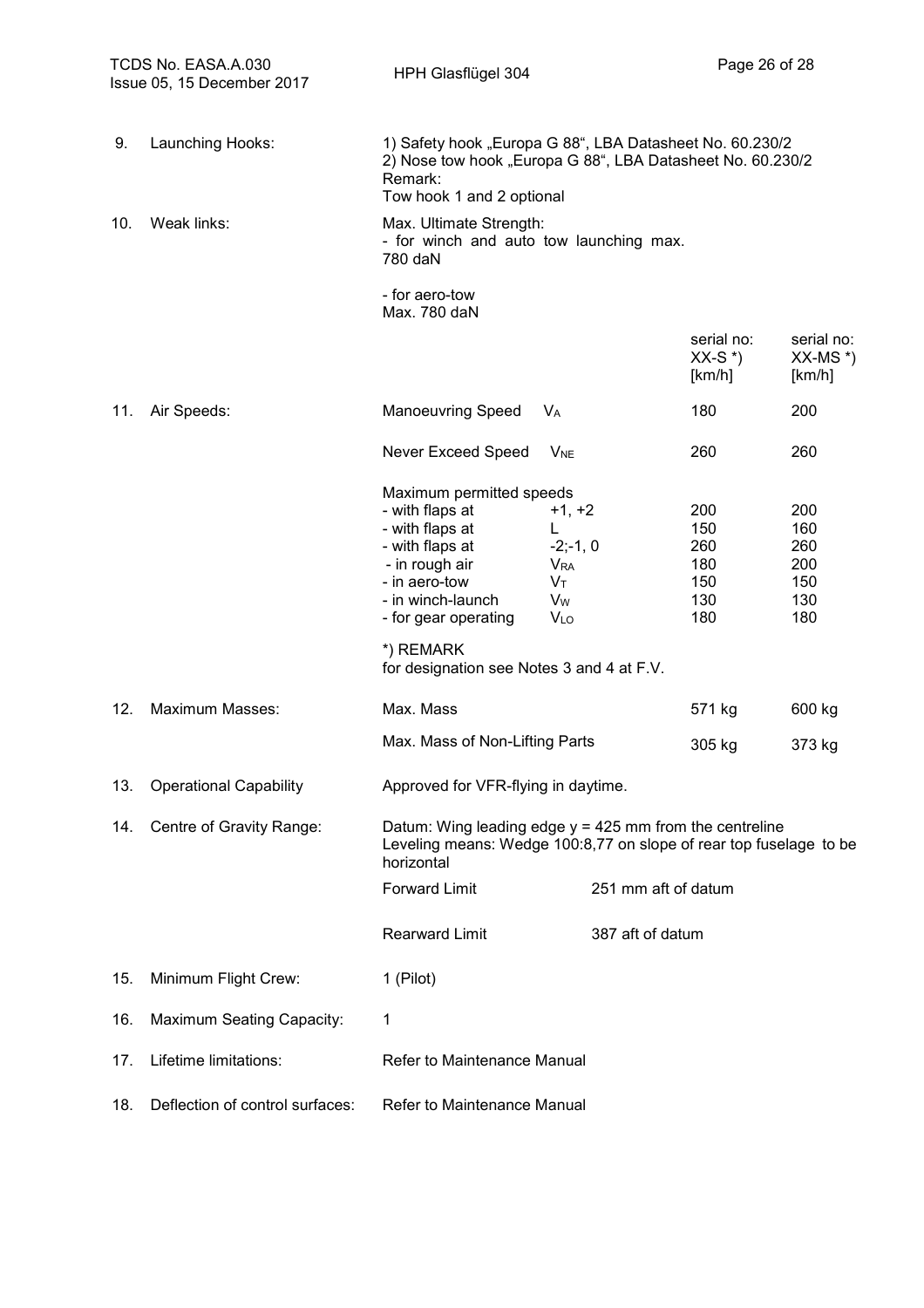#### **F.IV. OPERATING AND SERVICE INSTRUCTIONS**

1. Flight Manual:

- Flight Manual for the Sailplane Glasflügel 304 S; doc. No. G304S/AFM; revision 0, issued 08/14; EASA approved, including - Flight Manual Supplement for the Sailplane Glasflügel 304 eS; doc. No. G304eS/AFMSupp; issued 10/16; EASA approved - 304S Flight Manual Supplement; doc. no.: 304SFM\_Supp\_XS, issued 08/14; with revision R01, 10/16; EASA approved; see F.V.4.

2. Technical Manual:

- Technical Description, Operating, Maintenance and Repair Manual for the Sailplane Glasflügel 304S, doc. No. 304S/MM; issued 08/14 or later approved revision, including - Maintenance Manual Supplement for the Sailplane Glasflügel 304 eS, doc. No. 304eS/MMSupp; issued 10/16 or later approved revision

- 3. Manuals for Operation:
	- a. Operation and Maintenance Manual for Tost tow hook TypeTost G 88, latest approved revision
	- b. FES Motor Manual FES-HPH-M100, v1.21 or later approved revision
	- c. FES Propeller Manual FES-HPH-P1-102, v1.11 or later approved revision
	- d. FES Battery pack GEN2 manual, v1.17 or later approved revision
	- e. FES FCU instrument manual v1.70 or later approved revision
- 4. In oder to comply with the **EASA AD No. AD-2017-0167-E** the sailplane must be equipped by following additional documents which complemets or substitute the original listed in 1, 2 and 3 of this section:
	- Flight Manual Supplement for the Sailplane Glasflügel 304 eS;
	- doc. No. G304eS/AFMSupp; revision 1, issued 11/17 or later approved revision Maintenance Manual Supplement for the Sailplane Glasflügel 304 eS,
	- doc. No. 304eS/MMSupp; revision 1, issued 11/17 or later approved revision
	- Maintenance Manual Supplement for the sailplane Glasflügel 304eS "Repair of battery compartment", doc. No. 304eS/MMSup2, revision 0, dated 11/17 or later approved revision
	- FES Battery pack GEN2 manual v1.19, dated 10/2017 or later approved revision
	- FES FCU instrument manual v1.80, dated 10/2017 or later approved revision

### **F.V. NOTES**

- 1. Manufacturing is confined to industrial production.
- 2. All parts exposed to sun radiation except the areas for markings and registration must have a white color surface.
- 3. Serial numbers affected are formated XX-MS only if wing serial number formated YY-MS is installed.
- 4. Serial numbers affected are formated XX-S only if wing serial number formated YY-S is installed.
- 5. Approved for operations with the power plant temporarily removed or inoperative in accordance with the instructions given in the doc. No. 304eS/MMSupp; issued 10/16.
- 6. Model Glasflügel 304 eS is only eligible for rCofA as engine and propeller are accepted as part of the aircraft according Part 21.A.23(b)(2).